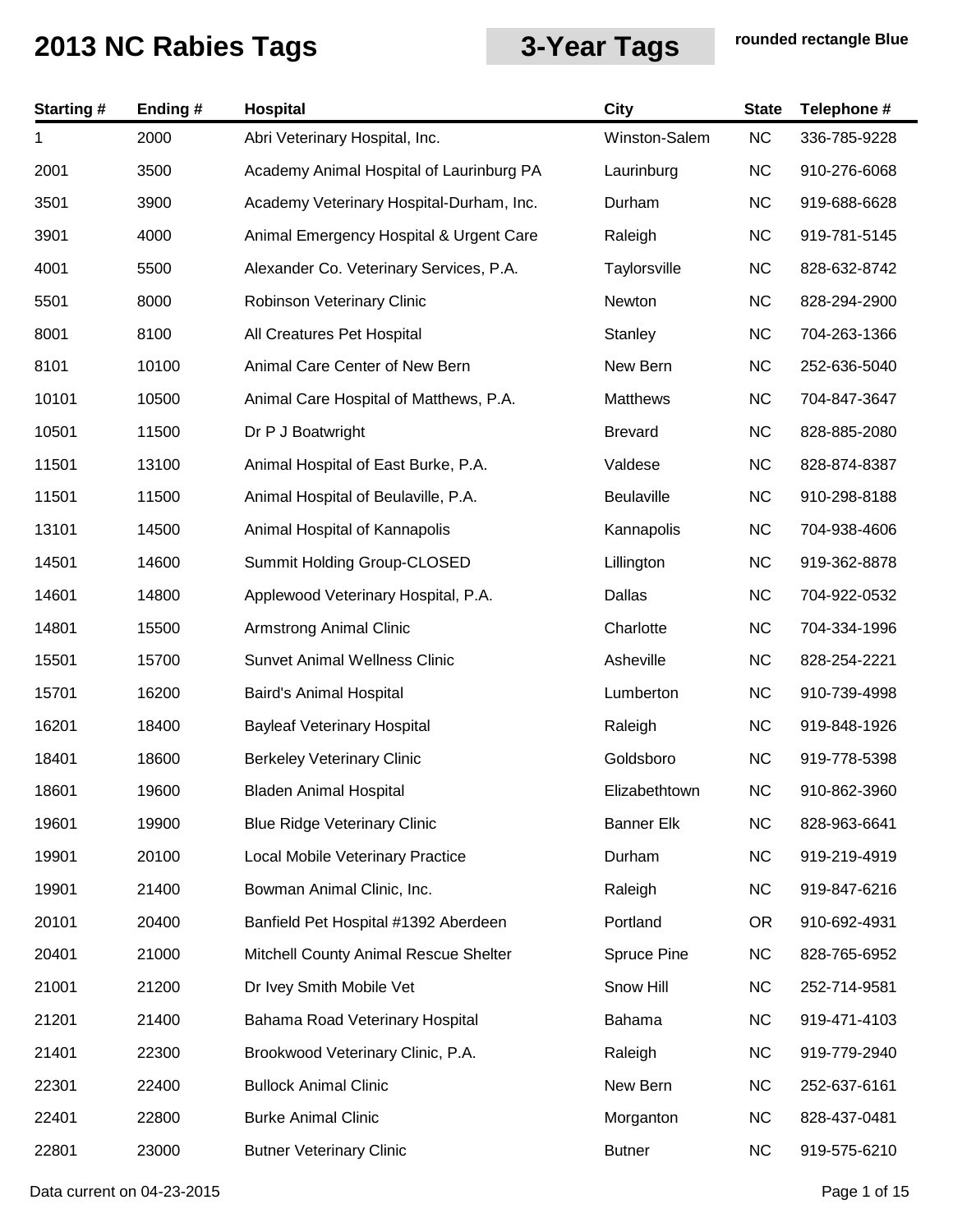| <b>Starting#</b> | Ending# | <b>Hospital</b>                                | <b>City</b>           | <b>State</b> | Telephone #  |
|------------------|---------|------------------------------------------------|-----------------------|--------------|--------------|
| 23001            | 23200   | Carolina Cat Clinic                            | Gastonia              | NC           | 704-865-5554 |
| 23201            | 24100   | Carrboro Plaza Veterinary Clinic, PA           | Carrboro              | <b>NC</b>    | 919-929-0031 |
| 24101            | 24900   | Cary Veterinary Hospital                       | Cary                  | <b>NC</b>    | 919-469-0947 |
| 24901            | 26400   | <b>Caswell Veterinary Service</b>              | Yanceyville           | <b>NC</b>    | 336-694-6321 |
| 26401            | 26800   | Catawba Heights Animal Hospital                | <b>Belmont</b>        | <b>NC</b>    | 704-827-0616 |
| 26801            | 27500   | <b>Central Animal Hospital</b>                 | Fayetteville          | <b>NC</b>    | 910-484-5104 |
| 27501            | 28500   | China Grove Animal Hospital                    | China Grove           | <b>NC</b>    | 704-857-1017 |
| 28501            | 29800   | Clear Creek Animal Hospital, P.A.              | Charlotte             | <b>NC</b>    | 704-537-8405 |
| 29801            | 30400   | Companion Animal Hospital, Inc.                | Shallotte             | <b>NC</b>    | 910-754-7282 |
| 30401            | 31400   | Countryside Pet Hospital                       | Conover               | <b>NC</b>    | 828-465-7387 |
| 31401            | 31600   | Crossroads Animal Hospital, P.A.               | Dallas                | <b>NC</b>    | 704-922-7607 |
| 31601            | 31900   | Dickson Animal Clinic, P.A.                    | Gastonia              | <b>NC</b>    | 704-824-9160 |
| 31901            | 32300   | Dixie Trail Animal Clinic, Inc.                | Raleigh               | <b>NC</b>    | 919-781-5977 |
| 32301            | 33200   | Fisher Veterinary Hospital, PA                 | Raleigh               | <b>NC</b>    | 919-790-0412 |
| 33201            | 36200   | Foster Animal Hospital, P.A.                   | Concord               | <b>NC</b>    | 704-786-0104 |
| 36201            | 36600   | Four Paws Animal Clinic, Inc.                  | <b>Chapel Hill</b>    | <b>NC</b>    | 919-942-1788 |
| 36601            | 37100   | <b>Gandy Animal Hospital</b>                   | Rockingham            | <b>NC</b>    | 910-997-2518 |
| 37101            | 37300   | Gaston Veterinary Hospital Assoc.              | Gastonia              | <b>NC</b>    | 704-864-5739 |
| 37301            | 39000   | Care First Animal Hospital at Glenwood         | Raleigh               | <b>NC</b>    | 919-783-7387 |
| 39001            | 41000   | Havelock Animal Hospital, Inc.                 | Havelock              | <b>NC</b>    | 252-447-7119 |
| 39001            | 39000   | Harmony Heights Animal Hospital                | Yadkinville           | <b>NC</b>    | 336-679-8818 |
| 41001            | 42000   | Hayes Barton Animal Hospital                   | Raleigh               | NC           | 919-833-2666 |
| 42001            | 42400   | Hemlock Bluffs Animal Hospital                 | <b>Holly Springs</b>  | <b>NC</b>    | 919-362-1223 |
| 43101            | 43400   | <b>Hickory Grove Animal Hospital</b>           | Charlotte             | <b>NC</b>    | 704-563-5858 |
| 43401            | 44100   | Highlands-Cashiers Animal Clinic               | Highlands             | NC           | 828-526-5206 |
| 44101            | 45600   | Hillsborough Veterinary Clinic                 | Hillsborough          | <b>NC</b>    | 919-732-9969 |
| 45601            | 45700   | House Call Practice For Pets                   | Raleigh               | <b>NC</b>    | 919-874-7406 |
| 45701            | 46700   | Humane Society Charlotte Spay&Neuter Clinic-To | Charlotte             | <b>NC</b>    | 704-494-7707 |
| 46701            | 47600   | Lake Pine Animal Hospital                      | Apex                  | NC           | 919-380-1157 |
| 47601            | 48200   | Lake Wheeler Veterinary Hospital               | Raleigh               | <b>NC</b>    | 919-829-5511 |
| 48201            | 49400   | Lannon's Animal Hospital                       | <b>Elizabeth City</b> | <b>NC</b>    | 252-335-7708 |
| 49401            | 49500   | Large Animal Medicine and Surgery, P.A.        | Salisbury             | <b>NC</b>    | 704-637-0546 |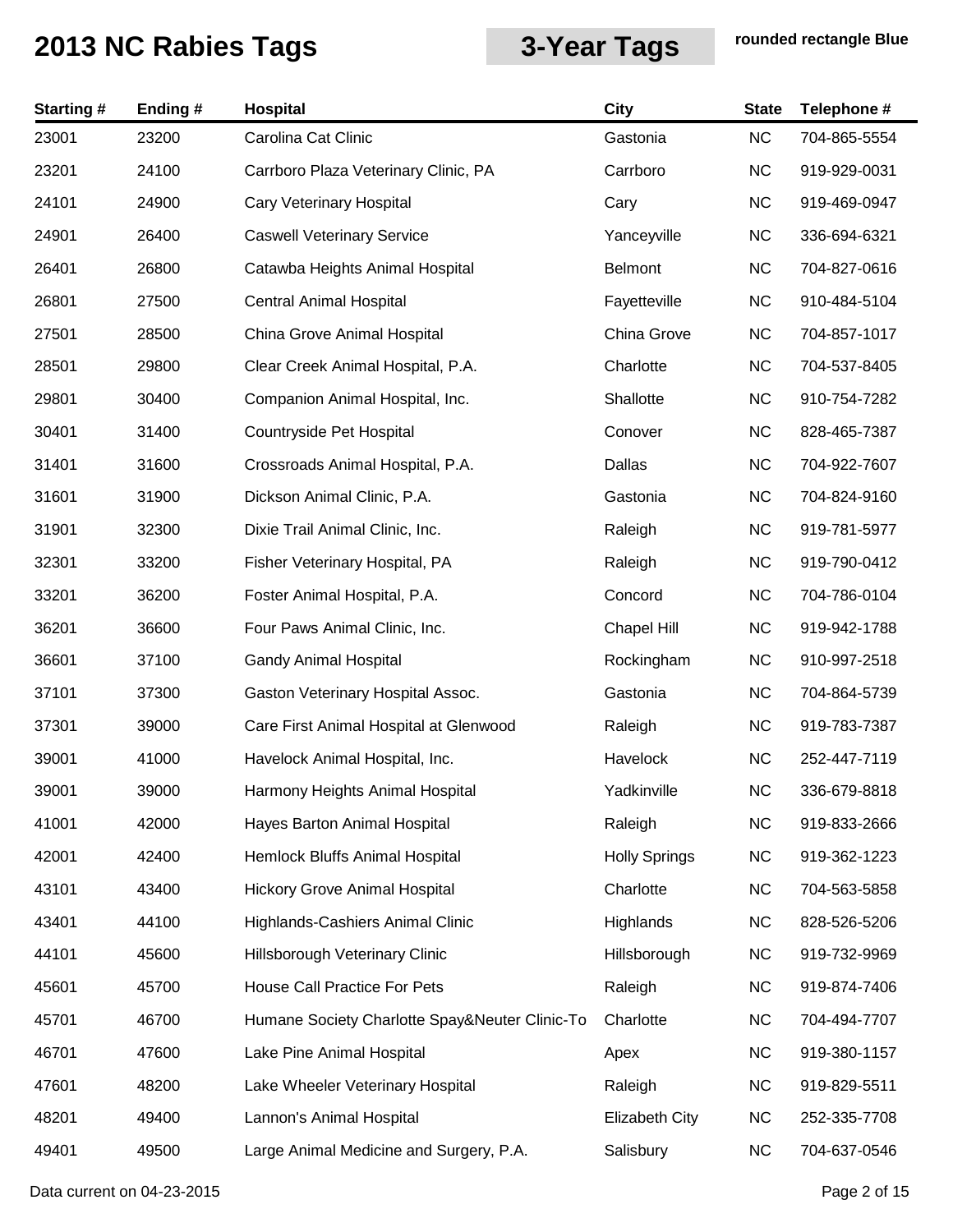| <b>Starting#</b> | Ending # | Hospital                                   | <b>City</b>          | <b>State</b> | Telephone #  |
|------------------|----------|--------------------------------------------|----------------------|--------------|--------------|
| 50201            | 50900    | Legion Road Animal Clinic                  | Chapel Hill          | NC           | 919-933-3331 |
| 50901            | 51100    | <b>Livestock Veterinary Services</b>       | Kinston              | <b>NC</b>    | 252-527-4960 |
| 51101            | 53300    | Long Animal Hospital                       | Charlotte            | <b>NC</b>    | 704-523-2996 |
| 53301            | 53400    | Maiden Equine Hospital                     | Maiden               | <b>NC</b>    | 828-428-8093 |
| 53401            | 56100    | <b>Matthews Animal Clinic</b>              | Matthews             | <b>NC</b>    | 704-847-9856 |
| 56101            | 56100    | <b>Mills River Animal Clinic</b>           | <b>Mills River</b>   | <b>NC</b>    | 828-891-9685 |
| 56101            | 59000    | Mooresville Animal Hospital, P.A.          | Mooresville          | <b>NC</b>    | 704-664-4087 |
| 59001            | 59000    | Morehead Animal Hospital, P.A.             | <b>Morehead City</b> | <b>NC</b>    | 252-726-0181 |
| 59001            | 60500    | <b>Neuse Veterinary Clinic</b>             | New Bern             | <b>NC</b>    | 252-637-7128 |
| 60501            | 62000    | <b>Newton Veterinary Clinic</b>            | Newton               | <b>NC</b>    | 828-464-5020 |
| 62001            | 62400    | Nicks Veterinary Hospital, P.A.            | Charlotte            | <b>NC</b>    | 704-523-8015 |
| 62401            | 64900    | North Mecklenburg Animal Hospital          | Cornelius            | <b>NC</b>    | 704-892-0207 |
| 64901            | 66100    | North Paw Animal Hospital, Inc.            | Durham               | <b>NC</b>    | 919-471-1471 |
| 66101            | 66700    | North Wayne Animal Hospital                | Pikeville            | <b>NC</b>    | 919-242-6044 |
| 66701            | 66800    | O'Hara Veterinary Clinic-CLOSED 12-14-2014 | Charlotte            | <b>NC</b>    | 704-372-2537 |
| 66801            | 67300    | Oak Grove Animal Hospital                  | Durham               | <b>NC</b>    | 919-598-0001 |
| 67301            | 68100    | Onslow Animal Hospital, Inc.               | Jacksonville         | <b>NC</b>    | 910-347-1219 |
| 68101            | 68300    | <b>Oriental Pet Clinic</b>                 | Oriental             | <b>NC</b>    | 252-249-2775 |
| 68301            | 68800    | Park Cedar Animal Hospital, P.A.           | Charlotte            | <b>NC</b>    | 704-541-3022 |
| 68801            | 69400    | Pembroke Veterinary Hospital               | Pembroke             | <b>NC</b>    | 910-521-3431 |
| 69401            | 69700    | Pet-Vet House Call Practice, PA            | Raleigh              | <b>NC</b>    | 919-676-3130 |
| 69701            | 69800    | Pine Hollow Animal Hospital                | Warrenton            | <b>NC</b>    | 252-257-3833 |
| 69801            | 70800    | North End Veterinary Clinic                | Lumberton            | <b>NC</b>    | 910-738-9368 |
| 70801            | 70900    | <b>Holistic Mobile Veterinary Services</b> | Asheville            | <b>NC</b>    | 828-278-0450 |
| 70901            | 71000    | Southport Oak Island Animal Rescue         | Southport            | <b>NC</b>    | 910-457-6340 |
| 71001            | 71000    | Freer Equine Mobile Vet Svcs               | Tryon                | <b>NC</b>    | 828-894-2627 |
| 71001            | 71200    | Chapel Hill Mobile Vet House Calls         | Chapel Hill          | <b>NC</b>    | 919-357-3440 |
| 71201            | 71400    | Yellowhorse Mobile Vet Service             | Concord              | <b>NC</b>    | 704-305-3673 |
| 71401            | 71700    | Heart and Hand Vet Hospital                | Charlotte            | <b>NC</b>    | 704-573-2744 |
| 71701            | 72100    | The Country Vet Mobile Veterinarian CLOSED | Hollywood            | MD           | 704-572-2251 |
| 72101            | 72200    | <b>Tram Road Animal Hospital</b>           | Clinton              | <b>NC</b>    | 910-592-3102 |
| 72101            | 72100    | Dr. Wrenn Mathis                           | Clinton              | <b>NC</b>    | 910-385-4873 |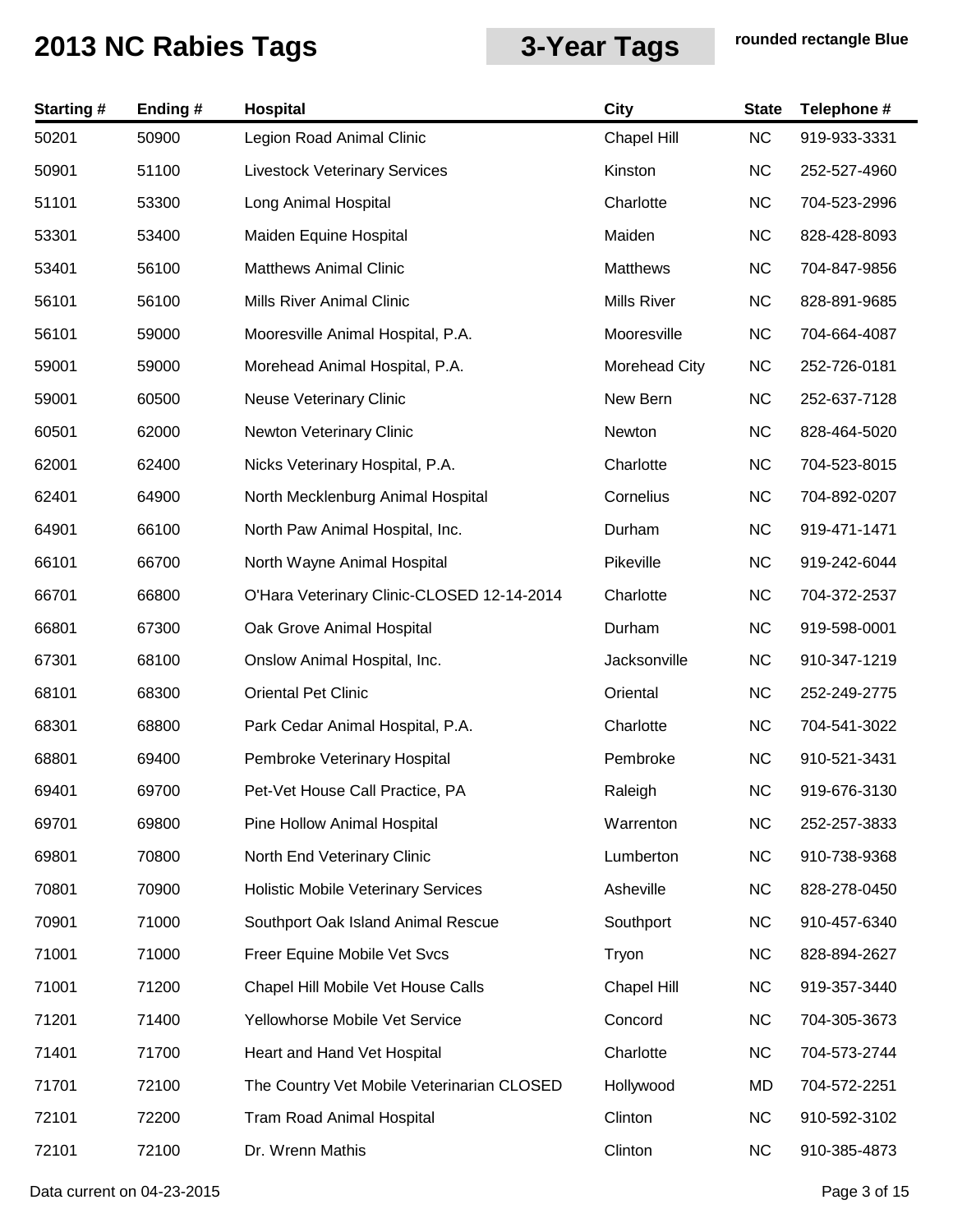| <b>Starting#</b> | Ending# | Hospital                                        | <b>City</b>           | <b>State</b> | Telephone #  |
|------------------|---------|-------------------------------------------------|-----------------------|--------------|--------------|
| 72201            | 72200   | Warren County Animal Ark (Shelter)              | Warrenton             | <b>NC</b>    | 252-257-6137 |
| 72201            | 72300   | Mobile Vet Practice of Raleigh                  | Raleigh               | <b>NC</b>    | 919-802-1622 |
| 72301            | 72300   | Cornelius Police Dept / Animal Control          | Cornelius             | <b>NC</b>    | 704-892-1363 |
| 72301            | 72800   | Banfield Pet Hospital #1436 Monroe              | Portland              | OR.          | 704-238-8228 |
| 72801            | 73800   | Banfield Pet Hospital #1846 Morehead            | Portland              | OR.          | 252-247-4442 |
| 72801            | 73800   | Banfield Pet Hospital #1846 Morehead            | Portland              | OR.          | 252-247-4442 |
| 73801            | 74400   | Animal Hospital of Mebane                       | Mebane                | <b>NC</b>    | 919-304-1600 |
| 74401            | 74400   | <b>Franklin County Animal Control</b>           | Louisburg             | <b>NC</b>    | 919-496-3032 |
| 74401            | 75200   | Banfield Pet Hospital #1511 Blackeney           | Portland              | OR.          | 704-844-6676 |
| 75201            | 75200   | <b>Macon County Humane Society</b>              | Franklin              | <b>NC</b>    | 828-524-4588 |
| 75201            | 75500   | Banfield Pet Hospital #1508 Concord             | Portland              | OR.          | 704-782-3921 |
| 75501            | 76400   | Vale Veterinary Hospital PLLC                   | Vale                  | <b>NC</b>    | 704-462-2901 |
| 76401            | 76500   | Lake Norman Equine Clinic/Twin Oaks Equine Cli  | Mt. Ulla              | <b>NC</b>    | 704-278-3939 |
| 76501            | 76600   | SPCA of the Triad                               | Greensboro            | <b>NC</b>    | 336-375-3222 |
| 76601            | 76900   | Cedarwood Mobile Veterinary Service             | <b>Willow Springs</b> | <b>NC</b>    | 919-422-8561 |
| 77401            | 77900   | <b>College Road Animal Hospital</b>             | Wilmington            | <b>NC</b>    | 910-395-6555 |
| 77901            | 78000   | Animal Hospital of Beulaville, P.A.             | Beulaville            | <b>NC</b>    | 910-298-8188 |
| 78001            | 78100   | Uncommon Creatures Mobile Vet Service           | Winston Salem         | <b>NC</b>    | 704-603-7520 |
| 78101            | 78200   | Animal Hospital of Boone                        | <b>Boone</b>          | <b>NC</b>    | 828-264-7113 |
| 78201            | 78300   | Animal Hospital of New Bern PLLC                | New Bern              | <b>NC</b>    | 252-649-1520 |
| 78301            | 78600   | Banfield Pet Hospital #1392 Aberdeen            | Portland              | OR.          | 910-692-4931 |
| 78601            | 78700   | Pleasant Garden Veterinary Hospital             | Greensboro            | <b>NC</b>    | 336-676-8387 |
| 78701            | 78700   | Raleigh Cat Clinic                              | Raleigh               | <b>NC</b>    | 919-518-8013 |
| 78701            | 78800   | Dr. Richard D. Kirkman                          | <b>Siler City</b>     | <b>NC</b>    | 919-742-5500 |
| 78801            | 79300   | Robinson Animal Hospital of Johnston County, P. | Clayton               | <b>NC</b>    | 919-553-7173 |
| 79301            | 79600   | Rocky Creek Veterinary Service, P.A.            | Olin                  | <b>NC</b>    | 704-546-2210 |
| 79601            | 81100   | Sharon Lakes Animal Hospital, P.A.              | Charlotte             | <b>NC</b>    | 704-552-0647 |
| 81101            | 82100   | Six Forks Animal Hospital                       | Raleigh               | <b>NC</b>    | 919-847-5854 |
| 82101            | 83600   | Southeastern Veterinary Hospital, P.A.          | Lumberton             | <b>NC</b>    | 910-739-9411 |
| 83601            | 83700   | Statesville Bovine & Equine Clinic              | Statesville           | <b>NC</b>    | 704-873-1743 |
| 83701            | 85200   | Steele Creek Animal Hospital, Inc.              | Charlotte             | <b>NC</b>    | 704-588-4400 |
| 85201            | 86100   | <b>Tar River Animal Hospital</b>                | Washington            | <b>NC</b>    | 252-946-2417 |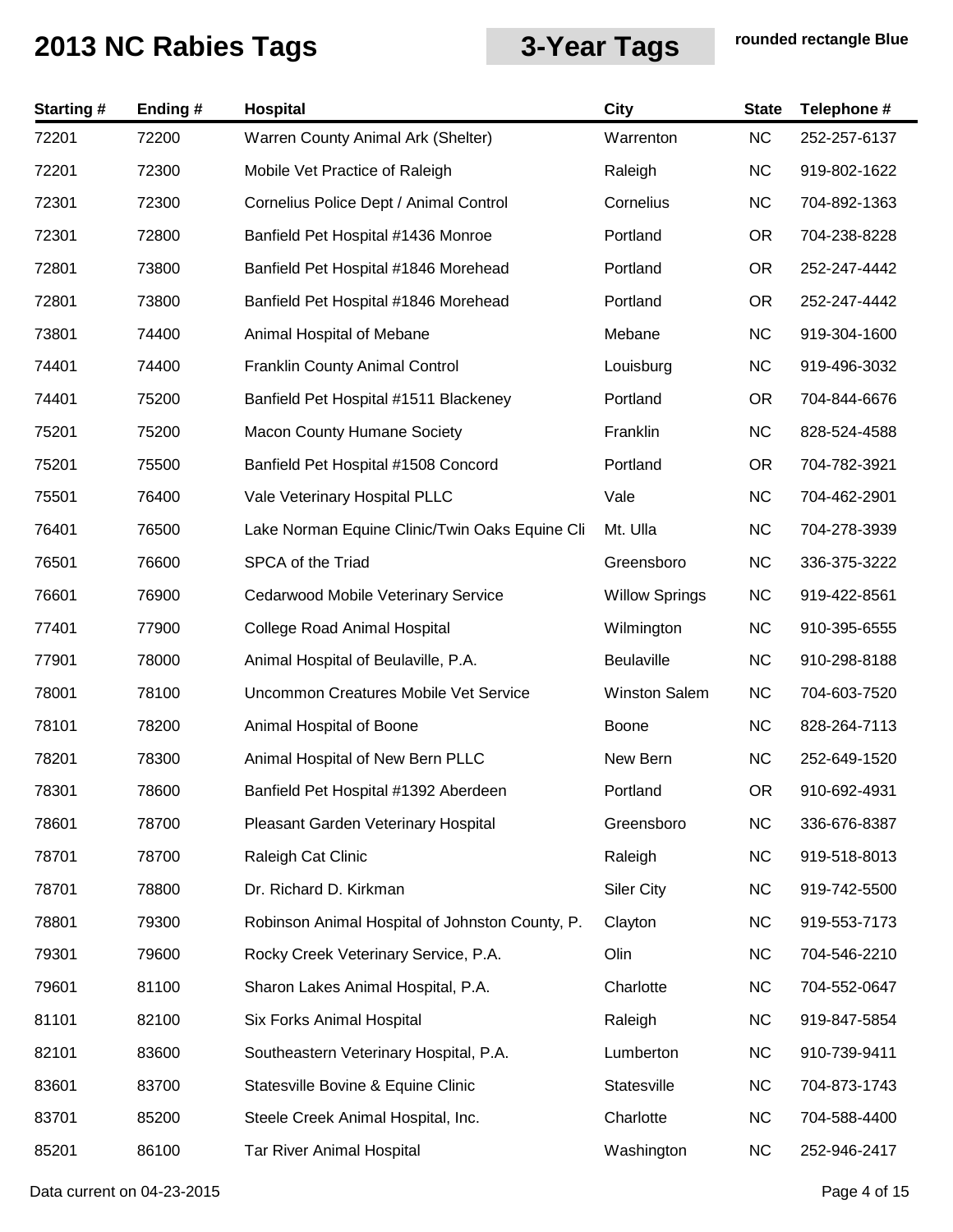| <b>Starting#</b> | Ending# | Hospital                                        | <b>City</b>        | <b>State</b> | Telephone #  |
|------------------|---------|-------------------------------------------------|--------------------|--------------|--------------|
| 86101            | 87600   | <b>Tar River Veterinary Hospital</b>            | Franklinton        | NC           | 919-494-5500 |
| 87601            | 88000   | The Carolinas Animal Hospital & Dental          | Charlotte          | <b>NC</b>    | 704-588-9788 |
| 88001            | 90000   | Thomasville Veterinary Hospital, P.A.           | Thomasville        | <b>NC</b>    | 336-475-9119 |
| 90001            | 90800   | Timberlyne Animal Clinic, Inc.                  | <b>Chapel Hill</b> | <b>NC</b>    | 919-968-3047 |
| 90801            | 92100   | <b>Topsail Animal Hospital</b>                  | Hampstead          | <b>NC</b>    | 910-270-4401 |
| 92101            | 93100   | <b>VCA Triangle Tower Animal Hospital</b>       | Raleigh            | <b>NC</b>    | 919-231-8030 |
| 93101            | 93700   | Veterinary House Calls of Hickory               | Hickory            | <b>NC</b>    | 828-345-1998 |
| 93701            | 95800   | <b>Viewmont Animal Clinic</b>                   | Hickory            | <b>NC</b>    | 828-328-2448 |
| 93701            | 94700   | Banfield Pet Hospital #1510 Charlotte-Perimeter | Portland           | <b>OR</b>    | 704-599-2957 |
| 94701            | 95000   | Banfield Pet Hospital #600 S Durham             | Portland           | <b>OR</b>    | 919-402-8801 |
| 95001            | 95100   | Brentwood Veterinary Center, P.A.               | Wilson             | <b>NC</b>    | 252-243-6252 |
| 95101            | 95200   | Heartway Holistic Vet                           | Floyd              | VA           | 540-818-7004 |
| 95201            | 95400   | Banfield Pet Hospital #1508 Concord             | Portland           | <b>OR</b>    | 704-782-3921 |
| 95801            | 97300   | <b>Wake Forest Animal Hospital</b>              | <b>Wake Forest</b> | <b>NC</b>    | 919-556-1000 |
| 97301            | 98000   | Watauga Veterinary Hospital                     | Boone              | <b>NC</b>    | 828-297-3300 |
| 98001            | 98100   | Whispering Waters Animal Care/Mobile Svc        | <b>Boone</b>       | <b>NC</b>    | 828-264-8077 |
| 98001            | 98000   | West Hills Veterinary Centre, Inc.              | Henderson          | <b>NC</b>    | 252-438-7163 |
| 98101            | 98200   | Wilkinson Animal Hospital, P.A.                 | Gastonia           | <b>NC</b>    | 704-824-9876 |
| 98201            | 98500   | Woodlawn Animal Hospital, P.A.                  | Charlotte          | <b>NC</b>    | 704-523-3576 |
| 98501            | 99000   | <b>Timbercreek Veterinary Hospital</b>          | Jonesville         | <b>NC</b>    | 336-526-6013 |
| 99001            | 99100   | Veterinary Spec Hospital of the Carolinas       | Cary               | <b>NC</b>    | 919-233-4911 |
| 101101           | 103100  | Leonard-Sykes Hospital For Pets                 | Wilmington         | <b>NC</b>    | 910-791-8426 |
| 103101           | 104500  | <b>Atrium Animal Hospital</b>                   | Charlotte          | <b>NC</b>    | 704-542-2000 |
| 104501           | 105400  | Hight Veterinary Hospital, P.A.                 | Charlotte          | <b>NC</b>    | 704-595-9377 |
| 105401           | 106000  | <b>Creature Comforts Animal Hospital</b>        | Cary               | <b>NC</b>    | 919-387-3435 |
| 106001           | 106600  | <b>Wellington Animal Hospital</b>               | Cary               | <b>NC</b>    | 919-851-7475 |
| 106601           | 107600  | Durant Road Animal Hospital & Kennel            | Raleigh            | <b>NC</b>    | 919-847-5533 |
| 107601           | 107800  | Flat River Veterinary Hospital                  | Rougemont          | <b>NC</b>    | 919-477-4210 |
| 109001           | 110200  | Little Mountain Veterinary Clinic               | Denver             | <b>NC</b>    | 704-489-2444 |
| 109001           | 110200  | Little Mountain Veterinary Clinic               | Denver             | <b>NC</b>    | 704-489-2444 |
| 110201           | 110600  | Animal Kingdom Veterinary Hospital              | Cary               | <b>NC</b>    | 919-460-9111 |
| 110601           | 111100  | St. Francis Animal Hospital                     | Durham             | <b>NC</b>    | 919-286-2727 |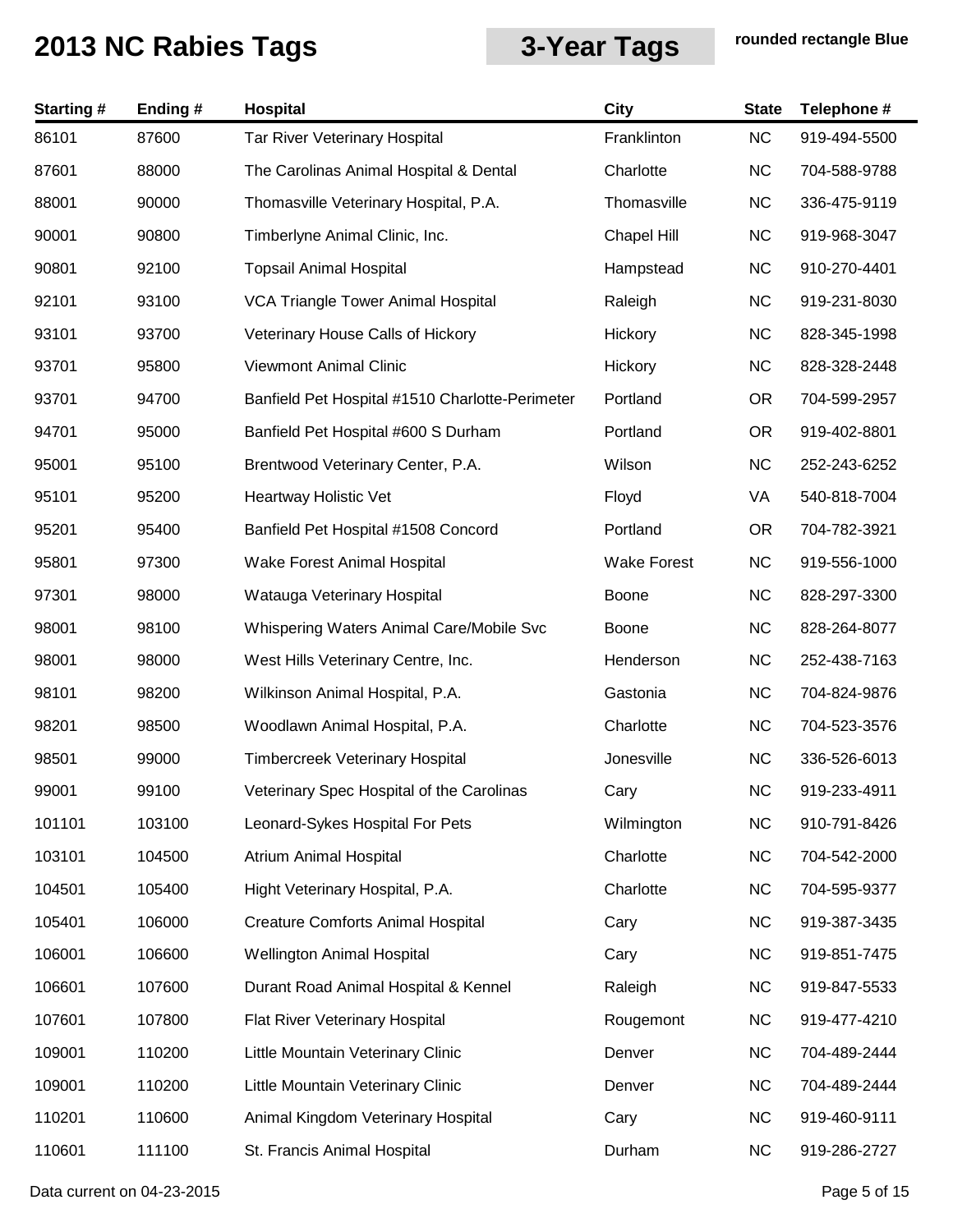| <b>Starting#</b> | Ending# | Hospital                                        | <b>City</b>       | <b>State</b> | Telephone #  |
|------------------|---------|-------------------------------------------------|-------------------|--------------|--------------|
| 111101           | 111400  | Spring Forest Animal Hospital, Inc.             | Raleigh           | NC           | 919-878-7387 |
| 111401           | 113900  | Banfield Pet Hospital #2322 Matthews            | Portland          | <b>OR</b>    | 704-847-7001 |
| 113901           | 115400  | Banfield Pet Hospital #407 Pineville            | Portland          | <b>OR</b>    | 704-554-5401 |
| 115401           | 117400  | Banfield Pet Hospital #594 E. Millbrook-Raleigh | Portland          | <b>OR</b>    | 919-790-8337 |
| 117401           | 118400  | Banfield Pet Hospital #411 Winston-Salem        | Portland          | <b>OR</b>    | 336-765-8339 |
| 118401           | 119200  | James Landing Veterinary Hospital               | Jamestown         | <b>NC</b>    | 336-852-9800 |
| 121001           | 122800  | Lake Country Animal Hospital                    | Roanoke Rapids    | <b>NC</b>    | 252-308-1882 |
| 122801           | 123800  | Goose Creek Animal Hospital                     | Sunbury           | <b>NC</b>    | 252-465-4831 |
| 123801           | 125300  | Porters Neck Veterinary Hospital                | Wilmington        | <b>NC</b>    | 910-686-6297 |
| 125301           | 125400  | Eastern Equine Veterinary Clinic                | Farmville         | <b>NC</b>    | 252-753-3162 |
| 125401           | 126000  | Animal Hospital of Peak Plaza                   | Apex              | <b>NC</b>    | 919-362-0515 |
| 126001           | 126200  | Mobile Large Animal Veterinary Service          | Troutman          | <b>NC</b>    | 704-528-1717 |
| 126201           | 126600  | Spay Neuter Assistance Program                  | New Hill          | <b>NC</b>    | 919-783-7627 |
| 126601           | 127300  | 70 West Veterinary Hospital                     | Havelock          | <b>NC</b>    | 252-447-9525 |
| 127301           | 127800  | Vet Mobile, PLLC                                | Cary              | <b>NC</b>    | 919-467-6297 |
| 127801           | 128200  | Mobile Vet Care of S Charlotte                  | Charlotte         | <b>NC</b>    | 704-458-4928 |
| 128201           | 129700  | Forest Hills Veterinary Hospital                | Wilmington        | <b>NC</b>    | 910-362-9955 |
| 129701           | 130000  | Paws & Claws Mobile Vet                         | Huntersville      | <b>NC</b>    | 704-779-4200 |
| 130001           | 131000  | Academy East Veterinary Hospital                | Fuquay-Varina     | <b>NC</b>    | 919-552-1040 |
| 131001           | 131900  | <b>Plantation Animal Hospital</b>               | Clayton           | <b>NC</b>    | 919-359-9977 |
| 131901           | 133900  | Banfield Pet Hospital #417 Wilmington           | Portland          | <b>OR</b>    | 910-796-0401 |
| 133901           | 134400  | Frazier's Mobile Equine                         | Benson            | <b>NC</b>    | 910-578-8373 |
| 134401           | 134600  | Dr Kate's Mobile Veterinary Practice            | Raleigh           | <b>NC</b>    | 919-832-2000 |
| 134601           | 136200  | Banfield Pet Hospital #595 Cary                 | Cary              | <b>NC</b>    | 919-858-8450 |
| 134601           | 134600  | Morrisville Cat Hospital                        | Morrisville       | <b>NC</b>    | 919-678-1554 |
| 136201           | 136300  | Carolina Vet. Specialists Huntersville          | Huntersville      | <b>NC</b>    | 704-949-1100 |
| 136301           | 136600  | <b>ABEVET</b>                                   | Pittsboro         | <b>NC</b>    | 919-933-8680 |
| 136601           | 137200  | All Pets Animal Hospital of Sneads Ferry        | Jacksonville      | <b>NC</b>    | 910-327-1100 |
| 137201           | 139200  | Banfield Pet Hospital #596 Brier Creek          | Portland          | <b>OR</b>    | 919-806-2960 |
| 139201           | 140200  | Alamance Animal Emergency Hospital              | <b>Burlington</b> | <b>NC</b>    | 336-228-7226 |
| 140201           | 142700  | <b>Quality Care Animal Hospital</b>             | Four Oaks         | <b>NC</b>    | 910-963-3044 |
| 142701           | 144700  | Banfield Pet Hospital #1140 High Point          | Portland          | <b>OR</b>    | 336-884-4035 |
|                  |         |                                                 |                   |              |              |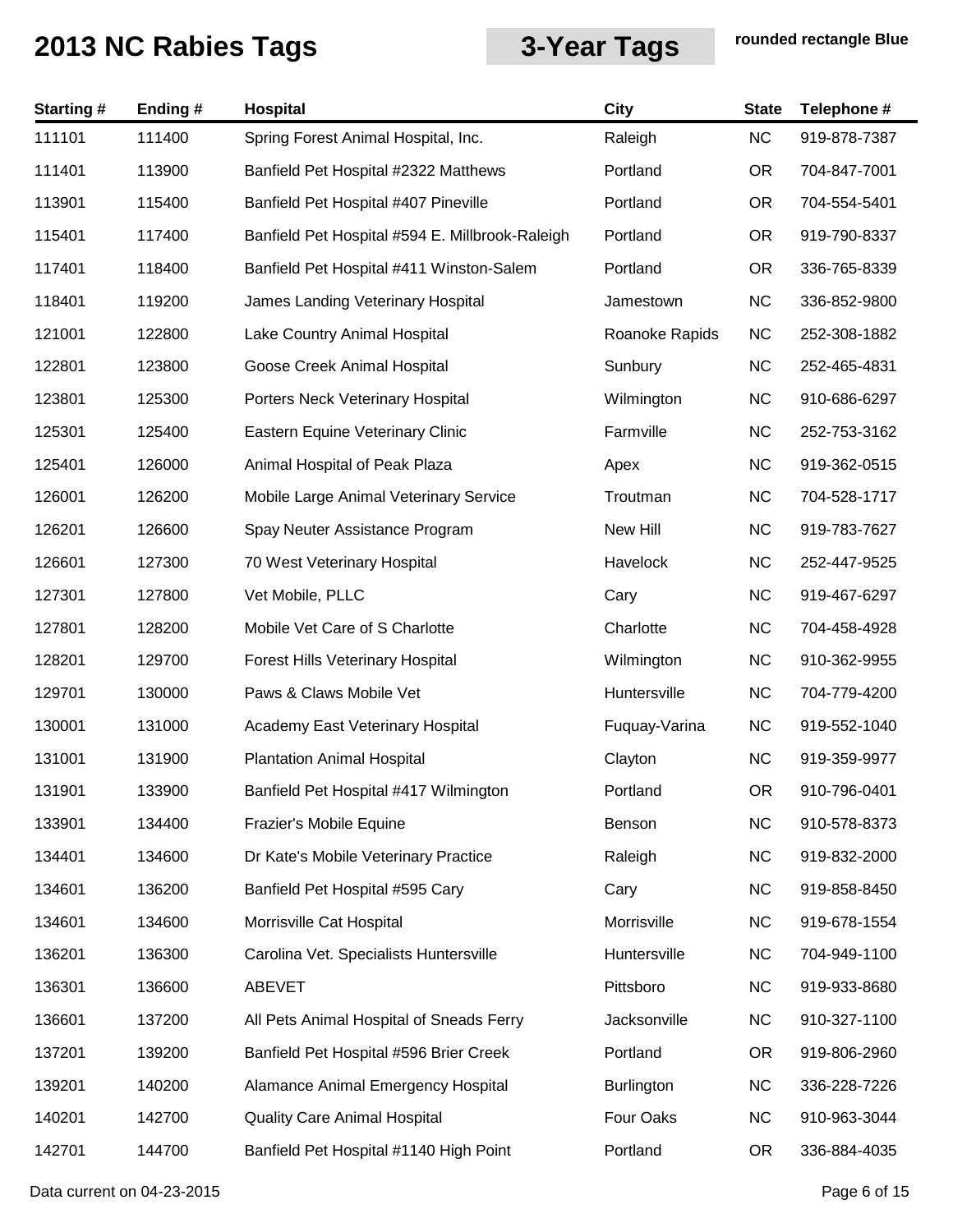| <b>Starting#</b> | Ending # | Hospital                                       | <b>City</b>          | <b>State</b> | Telephone #  |
|------------------|----------|------------------------------------------------|----------------------|--------------|--------------|
| 144701           | 145200   | <b>Caring Hearts Animal Hospital</b>           | <b>Matthews</b>      | NC           | 704-893-2799 |
| 145201           | 145400   | Greystone Animal Hospital                      | Raleigh              | <b>NC</b>    | 919-676-1711 |
| 145401           | 147400   | Banfield Pet Hospital #1249 Wake Forest        | Portland             | <b>OR</b>    | 919-562-3852 |
| 147401           | 150400   | Banfield Pet Hospital #416 Jacksonville        | Portland             | <b>OR</b>    | 910-938-1627 |
| 150401           | 150500   | Animal Medical Center of Danville              | Danville             | VA           | 434-793-6477 |
| 150501           | 150600   | Animal Medical Clinic of South Boston          | Danville             | VA           | 434-575-0034 |
| 150601           | 150700   | <b>Healing Springs Animal Hospital</b>         | Galax                | VA           | 276-236-5103 |
| 150701           | 150800   | Nature Veterinary Center                       | South Hill           | VA           | 434-447-3553 |
| 150801           | 150900   | Asheville Humane Society                       | Asheville            | <b>NC</b>    | 828-761-2001 |
| 150901           | 152200   | Northampton County Health Dept                 | Jackson              | <b>NC</b>    | 252-534-5841 |
| 152201           | 162200   | Nash County Animal Control                     | Nashville            | <b>NC</b>    | 252-459-9855 |
| 162201           | 163700   | <b>Iredell County Animal Control</b>           | Statesville          | <b>NC</b>    | 704-878-5424 |
| 163701           | 164400   | Davidson County Health Department              | Lexington            | <b>NC</b>    | 336-242-2310 |
| 164401           | 166100   | <b>Cherokee County Health Department</b>       | Murphy               | <b>NC</b>    | 828-835-3853 |
| 166101           | 166100   | <b>Caldwell County Animal Control</b>          | Lenoir               | <b>NC</b>    | 828-757-8625 |
| 166101           | 167600   | <b>Wayne County Animal Control</b>             | Goldsboro            | <b>NC</b>    | 919-731-1439 |
| 167601           | 169600   | Wake County Animal Care & Control              | Raleigh              | <b>NC</b>    | 919-212-7387 |
| 169601           | 169600   | United Animal Coalition (Shelter)              | Jamestown            | <b>NC</b>    | 336-297-5020 |
| 169601           | 169800   | <b>UNC-Chapel Hill</b>                         | <b>Chapel Hill</b>   | <b>NC</b>    | 919-966-2906 |
| 169801           | 171800   | Banfield Pet Hospital #600 S Durham            | Portland             | <b>OR</b>    | 919-402-8801 |
| 169801           | 169800   | Alexander County Animal Control                | Taylorsville         | <b>NC</b>    | 828-632-1199 |
| 171801           | 171800   | Cabarrus Pets Society, Inc.                    | Concord              | <b>NC</b>    | 704-933-2618 |
| 171801           | 171800   | Cashiers-Highlands Humane Society              | Cashiers             | <b>NC</b>    | 828-743-5752 |
| 171801           | 173800   | Cumberland County Health Dept.                 | Fayetteville         | <b>NC</b>    | 910-433-3622 |
| 173801           | 173900   | Durham County Animal Shelter                   | Durham               | <b>NC</b>    | 919-560-0640 |
| 173901           | 173900   | Forsyth County Animal Shelter                  | <b>Winston Salem</b> | <b>NC</b>    | 336-703-2482 |
| 173901           | 174900   | Forsyth County Health Dept                     | <b>Winston Salem</b> | <b>NC</b>    | 336-703-3149 |
| 174901           | 175000   | <b>Greene County Health Dept</b>               | Snow Hill            | <b>NC</b>    | 252-747-8183 |
| 175001           | 175500   | Halifax County Health Dept ATTN: J. Dillard    | Halifax              | <b>NC</b>    | 252-583-6651 |
| 175501           | 176000   | <b>NCSU CVM Pharmacy</b>                       | Raleigh              | <b>NC</b>    | 919-513-6572 |
| 176001           | 193000   | New Hanover County Animal Control ON-HOLD      | Wilmington           | <b>NC</b>    | 910-798-7514 |
| 193001           | 193100   | Dr. Wendy Royce-Formerly Pet Overpopulation Pa | Chapel Hill          | <b>NC</b>    | 919-357-3282 |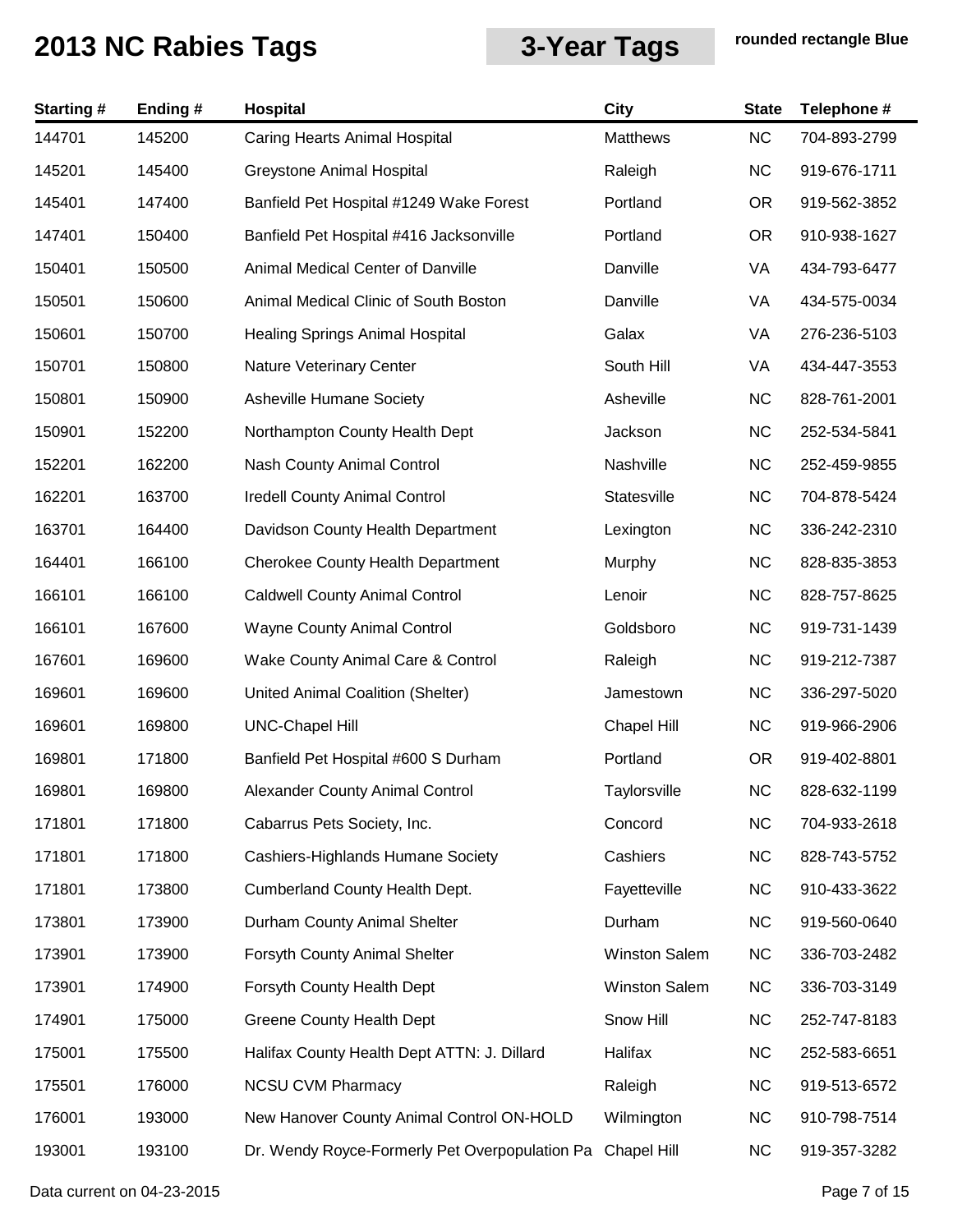| <b>Starting#</b> | Ending # | Hospital                                 | <b>City</b>        | <b>State</b> | Telephone #  |
|------------------|----------|------------------------------------------|--------------------|--------------|--------------|
| 193101           | 193200   | <b>Bullock Animal Clinic</b>             | New Bern           | NC           | 252-637-6161 |
| 193201           | 193300   | Large Animal Health Services, Inc.       | Asheboro           | <b>NC</b>    | 336-629-8910 |
| 193301           | 193400   | Fix A Friend Spay Neuter Clinic          | Winnebo            | <b>NC</b>    | 910-253-8161 |
| 193401           | 193500   | <b>Foundation Equine</b>                 | Aberdeen           | <b>NC</b>    | 910-992-8225 |
| 193501           | 193700   | <b>College Road Animal Hospital</b>      | Wilmington         | <b>NC</b>    | 910-395-6555 |
| 193701           | 194200   | <b>Warrenton Animal Clinic</b>           | Warrenton          | <b>NC</b>    | 252-257-0737 |
| 193701           | 193700   | Granville Co Animal Control              | Oxford             | <b>NC</b>    | 919-693-6749 |
| 194201           | 194200   | Pender Co Animal Shelter                 | <b>Burgaw</b>      | <b>NC</b>    | 910-259-1484 |
| 194201           | 194400   | Close Calls, PLLC                        | Raleigh            | <b>NC</b>    | 919-749-3590 |
| 194401           | 194800   | Healthy Pets Mobile Vet                  | Garner             | <b>NC</b>    | 919-329-7387 |
| 194801           | 195200   | Safe Haven for Cats, Attn: Dr. King      | Raleigh            | NC           | 919-872-1128 |
| 195201           | 197300   | Union County Animal Services Bureau      | Monroe             | <b>NC</b>    | 704-283-3548 |
| 197301           | 197400   | The Oaks Veterinary Clinic               | Smithfield         | VA           | 757-357-2324 |
| 197401           | 197500   | Polk County Animal Control               | Columbus           | <b>NC</b>    | 828-894-3001 |
| 197501           | 198200   | <b>Healthy Paws Animal Hospital</b>      | <b>Wake Forest</b> | <b>NC</b>    | 919-556-8383 |
| 197501           | 198200   | Heritage Animal Hospital                 | <b>Wake Forest</b> | <b>NC</b>    | 919-412-4389 |
| 198201           | 198200   | Second Chance Pet Adoptions              | Cary               | <b>NC</b>    | 919-851-8404 |
| 198201           | 199300   | Banfield Pet Hospital #412 Greensboro    | Portland           | <b>OR</b>    | 336-852-6121 |
| 199301           | 199900   | Banfield Pet Hospital #414 Winston Salem | Portland           | <b>OR</b>    | 336-377-3026 |
| 199901           | 200100   | <b>Foothills Humane Society</b>          | Tryon              | <b>NC</b>    | 828-863-4444 |
| 200101           | 202100   | <b>Bunn Animal Hospital</b>              | <b>Bunn</b>        | <b>NC</b>    | 919-496-7401 |
| 202101           | 203100   | Riverbend Swine Consulting, PC           | Goldsboro          | <b>NC</b>    | 919-731-3002 |
| 203101           | 203200   | South Point Pet Hospital                 | <b>Belmont</b>     | <b>NC</b>    | 704-825-7774 |
| 203201           | 206200   | Banfield Pet Hospital #415 Fayetteville  | Fayetteville       | <b>NC</b>    | 910-864-1337 |
| 206201           | 206300   | Carolina Livestock Veterinary Service    | Statesville        | NC           | 828-228-7962 |
| 206301           | 207000   | <b>Buckley Animal Hospital</b>           | Charlotte          | <b>NC</b>    | 704-540-5077 |
| 207001           | 207800   | Banfield Pet Hospital #1207 Arden        | Portland           | <b>OR</b>    | 828-681-0519 |
| 207801           | 207800   | Cat Care Veterinary Clinic               | Morrisville        | <b>NC</b>    | 919-380-2737 |
| 207801           | 209300   | Four Paws Veterinary Hospital            | Southport          | <b>NC</b>    | 910-457-7387 |
| 209301           | 211300   | Banfield Pet Hospital #1413 Burlington   | Portland           | <b>OR</b>    | 336-524-9106 |
| 211301           | 211600   | Banfield Pet Hospital #418 Hickory       | Portland           | <b>OR</b>    | 828-261-0356 |
| 211601           | 212000   | <b>Grassy Creek Animal Hospital</b>      | King               | <b>NC</b>    | 336-983-2011 |

Data current on 04-23-2015 **Page 8 of 15**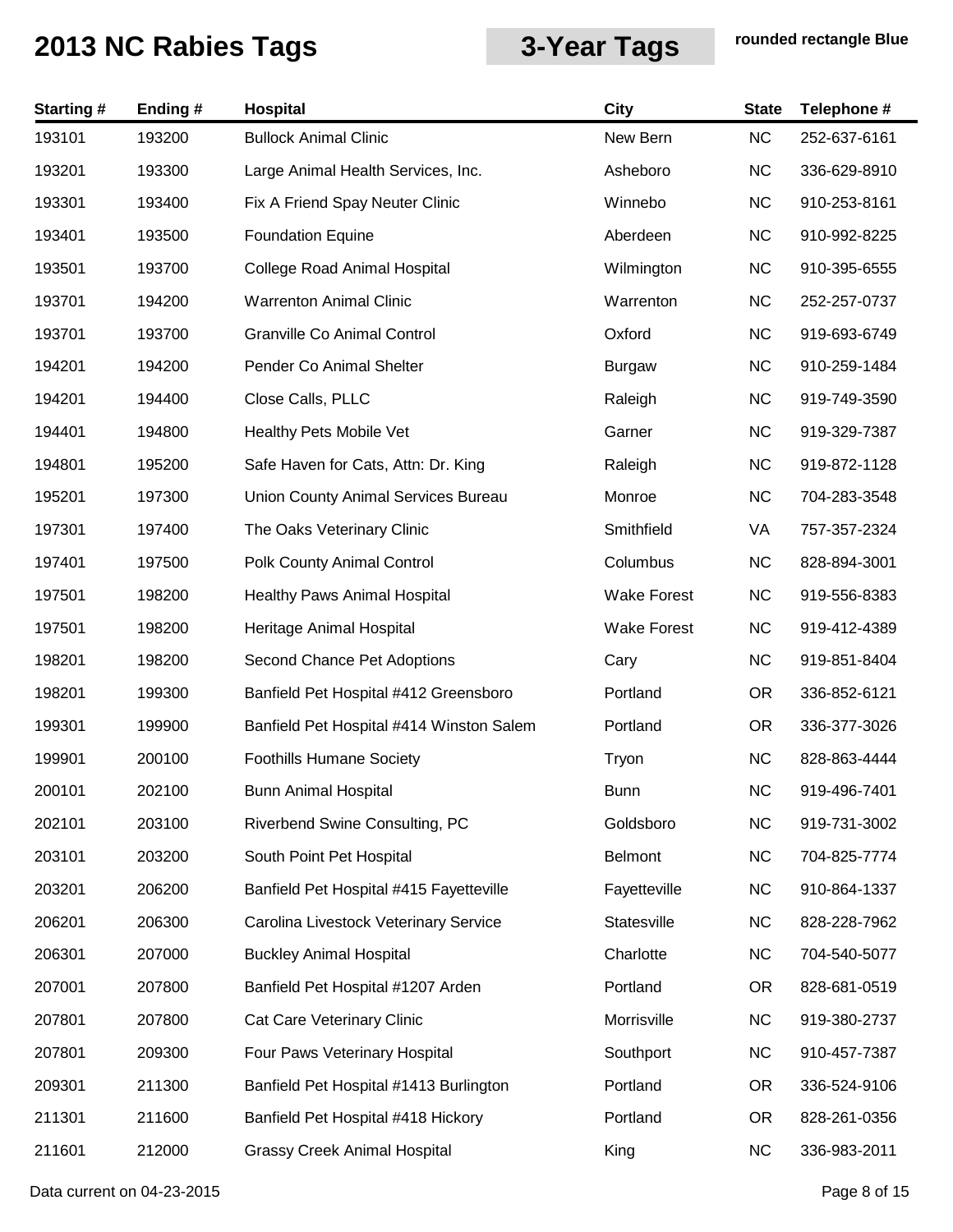| <b>Starting#</b> | Ending# | Hospital                                        | City                  | <b>State</b> | Telephone #  |
|------------------|---------|-------------------------------------------------|-----------------------|--------------|--------------|
| 212001           | 214000  | Wilmington Animal Health Care                   | Wilmington            | <b>NC</b>    | 910-791-7101 |
| 214001           | 214000  | <b>Chatham County Animal Control</b>            | Pittsboro             | <b>NC</b>    | 919-542-7203 |
| 214001           | 214400  | Homeward Bound Mobile Vet Service               | Raleigh               | <b>NC</b>    | 919-847-2500 |
| 214401           | 214700  | Bear Creek Mobile Vet Service                   | Albermarle            | <b>NC</b>    | 704-986-0000 |
| 214701           | 215100  | Carolina Animal Hospital of Creedmoor           | Creedmoor             | <b>NC</b>    | 919-528-0606 |
| 215101           | 215100  | Robeson County Animal Shelter                   | St. Paul              | <b>NC</b>    | 910-865-2200 |
| 215101           | 215600  | Banfield Pet Hospital #1509 Charlotte           | Portland              | <b>OR</b>    | 704-583-9440 |
| 215601           | 215600  | <b>Surry County Animal Control</b>              | Dodson                | <b>NC</b>    | 336-401-8481 |
| 215601           | 215800  | Albermarle Mobile Veterinary Service-CLOSED     | Hertford              | <b>NC</b>    | 252-562-4884 |
| 215801           | 215900  | Piedmont Equine Mobile Veterinary Service       | Marshville            | <b>NC</b>    | 704-989-3933 |
| 215801           | 215800  | <b>Lincoln County Animal Services</b>           | Lincolnton            | <b>NC</b>    | 704-736-4125 |
| 215901           | 215900  | <b>Burke County Sheriff Dept Animal Control</b> | Morganton             | <b>NC</b>    | 828-438-5500 |
| 215901           | 216700  | Banfield Pet Hospital #1208 Asheville           | Portland              | <b>OR</b>    | 828-298-1800 |
| 216701           | 217300  | <b>Surry Spay Neuter Clinic</b>                 | Ararat                | <b>NC</b>    | 336-756-2578 |
| 217301           | 218800  | Banfield Pet Hospital #1929 Knightdale          | Portland              | OR.          | 919-266-1747 |
| 218801           | 219500  | Harmony Animal Hospital                         | Apex                  | <b>NC</b>    | 919-303-3456 |
| 219001           | 219100  | Shiloh Animal Hospital                          | Morrisville           | <b>NC</b>    | 919-825-1000 |
| 219501           | 220100  | East Wake Animal Hospital                       | Zebulon               | <b>NC</b>    | 919-375-4180 |
| 220101           | 220300  | Pampered Pets Mobile Veterinary Services        | Wadesboro             | <b>NC</b>    | 704-465-2307 |
| 220301           | 220300  | Pampered Pets Mobile Veterinary Services        | Wadesboro             | <b>NC</b>    | 704-465-2307 |
| 220301           | 220400  | Downtown Mobile Vet Service                     | Raleigh               | <b>NC</b>    | 919-917-8312 |
| 220401           | 221400  | Banfield Pet Hospital #2124 Sharon Amity        | Portland              | <b>OR</b>    | 704-364-4171 |
| 221401           | 221800  | Carolina Forest Animal Clinic                   | Jacksonville          | <b>NC</b>    | 910-347-1219 |
| 221801           | 222100  | Louisburg Veterinary Clinic                     | Louisburg             | <b>NC</b>    | 919-496-2638 |
| 222101           | 222200  | <b>Small Ruminant &amp; Camelid Mobile</b>      | Hillsborough          | <b>NC</b>    | 919-618-1322 |
| 222201           | 222600  | Carolinas Veterinary Care Clinic                | Huntersville          | <b>NC</b>    | 704-439-0600 |
| 222601           | 222700  | Maple Veterinary Mobile Services                | Monroe                | <b>NC</b>    | 704-635-7788 |
| 222701           | 223200  | Small Paws Veterinary Clinic                    | <b>Elizabeth City</b> | <b>NC</b>    | 252-384-0109 |
| 223201           | 223300  | Anderson Creek Mobile Veterinary Services       | Spring Lake           | <b>NC</b>    | 910-603-5037 |
| 223301           | 223800  | Spay Neuter Clinic of the Carolinas             | Charlotte             | <b>NC</b>    | 704-542-9997 |
| 223801           | 224800  | Banfield Pet Hospital #2229 Morrisville         | Portland              | OR.          | 919-467-1562 |
| 224801           | 224900  | Dr Caroline J Heller                            | Raleigh               | <b>NC</b>    | 202-365-2810 |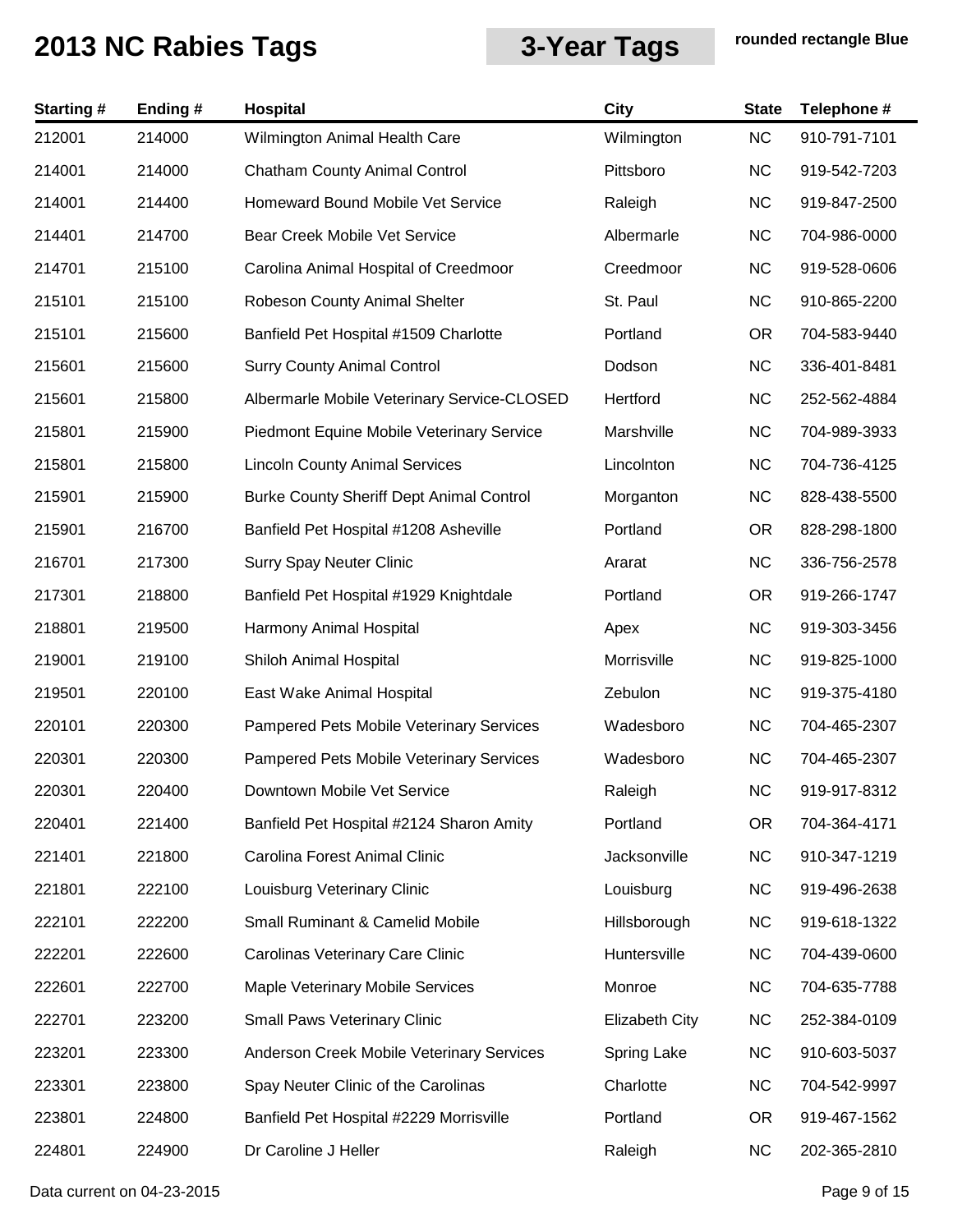| <b>Starting#</b> | Ending# | Hospital                                        | <b>City</b>   | <b>State</b> | Telephone #  |
|------------------|---------|-------------------------------------------------|---------------|--------------|--------------|
| 224901           | 225500  | Middle Creek Veterinary Hospital                | Raleigh       | <b>NC</b>    | 919-773-1043 |
| 224901           | 224900  | <b>PAWS of Hertford County</b>                  | Murfeesboro   | <b>NC</b>    | 252-642-7297 |
| 225501           | 225600  | Shiloh Animal Hospital                          | Morrisville   | <b>NC</b>    | 919-825-1000 |
| 225601           | 225600  | <b>Craven Pamlico Animal Services</b>           | New Bern      | <b>NC</b>    | 252-637-4606 |
| 225601           | 225800  | Planned Pethood Spay & Neuter Clinic            | Greensboro    | <b>NC</b>    | 336-299-3999 |
| 226001           | 226200  | Banfield Pet Hospital #2110 Wesley Chapel       | Portland      | <b>OR</b>    | 704-821-1415 |
| 226201           | 226300  | <b>Highlands Pet Hospital</b>                   | Concord       | <b>NC</b>    | 704-464-4463 |
| 226301           | 226600  | <b>Ark Mobile Vet Housecalls</b>                | Graham        | <b>NC</b>    | 919-932-0700 |
| 226601           | 226700  | Pine Grove Animal Hospital CLOSED               | Lillington    | <b>NC</b>    | 910-984-1020 |
| 226701           | 226800  | Frenzel's Mobile Vet Clinic                     | Mebane        | <b>NC</b>    | 336-694-6688 |
| 226801           | 227100  | VCA Cornerstone #487 High House                 | Cary          | <b>NC</b>    | 919-319-1555 |
| 227101           | 227200  | Mount Hermon Animal Clinic                      | Danville      | VA           | 434-886-2499 |
| 227101           | 227200  | Mount Hermon Animal Clinic                      | Danville      | VA           | 434-886-2499 |
| 227401           | 227500  | Adopt An Angel                                  | Wilmington    | <b>NC</b>    | 910-392-0557 |
| 227501           | 228500  | Banfield Pet Hospital #1510 Charlotte-Perimeter | Portland      | <b>OR</b>    | 704-599-2957 |
| 228501           | 229000  | Ambassador Mobile Veterinarian Service          | Greensboro    | <b>NC</b>    | 336-379-1227 |
| 229001           | 229400  | <b>Cotswold Animal Hospital</b>                 | Charlotte     | <b>NC</b>    | 704-365-3787 |
| 229401           | 229500  | Triangle Veterinary Referral Hospital           | Durham        | <b>NC</b>    | 919-489-0615 |
| 229501           | 231000  | Appalachian-New River Veter. Assoc PA.          | <b>Boone</b>  | <b>NC</b>    | 828-264-5621 |
| 231001           | 231700  | Banfield Pet Hospital #1095 Mooresville         | Portland      | <b>OR</b>    | 704-799-3812 |
| 231701           | 231900  | Mobile Equine & House Call Service              | Charlotte     | <b>NC</b>    | 704-541-3966 |
| 231901           | 232000  | NCSU, CVM, Lab Animal Resources                 | Raleigh       | <b>NC</b>    | 919-513-6280 |
| 232001           | 233500  | Banfield Pet Hospital #602 Apex                 | Portland      | <b>OR</b>    | 919-387-0954 |
| 234501           | 235500  | Port City Animal Hospital                       | Wilmington    | <b>NC</b>    | 910-452-4093 |
| 235501           | 236000  | <b>VCA Broadstreet Animal Hospital</b>          | Fuquay Varina | <b>NC</b>    | 919-557-3206 |
| 236001           | 237000  | Humane Society Charlotte Spay&Neuter Clinic-To  | Charlotte     | <b>NC</b>    | 704-494-7707 |
| 237501           | 239500  | Charlotte-Mecklenburg Animal Care & Control     | Charlotte     | <b>NC</b>    | 704-336-6695 |
| 239501           | 239900  | Burlington Animal Shelter/Adoption Center       | Haw River     | <b>NC</b>    | 336-578-0343 |
| 239901           | 240000  | Phillips Animal Medical Hospital                | Gastonia      | <b>NC</b>    | 704-867-3514 |
| 240001           | 240800  | <b>Boulevard Animal Hospital</b>                | Raleigh       | <b>NC</b>    | 919-828-7468 |
| 240801           | 241200  | Mobile Laser Veterinary Services                | Raleigh       | <b>NC</b>    | 919-789-1109 |
| 241201           | 241500  | Banfield Pet Hospital #1509 Charlotte           | Portland      | OR.          | 704-583-9440 |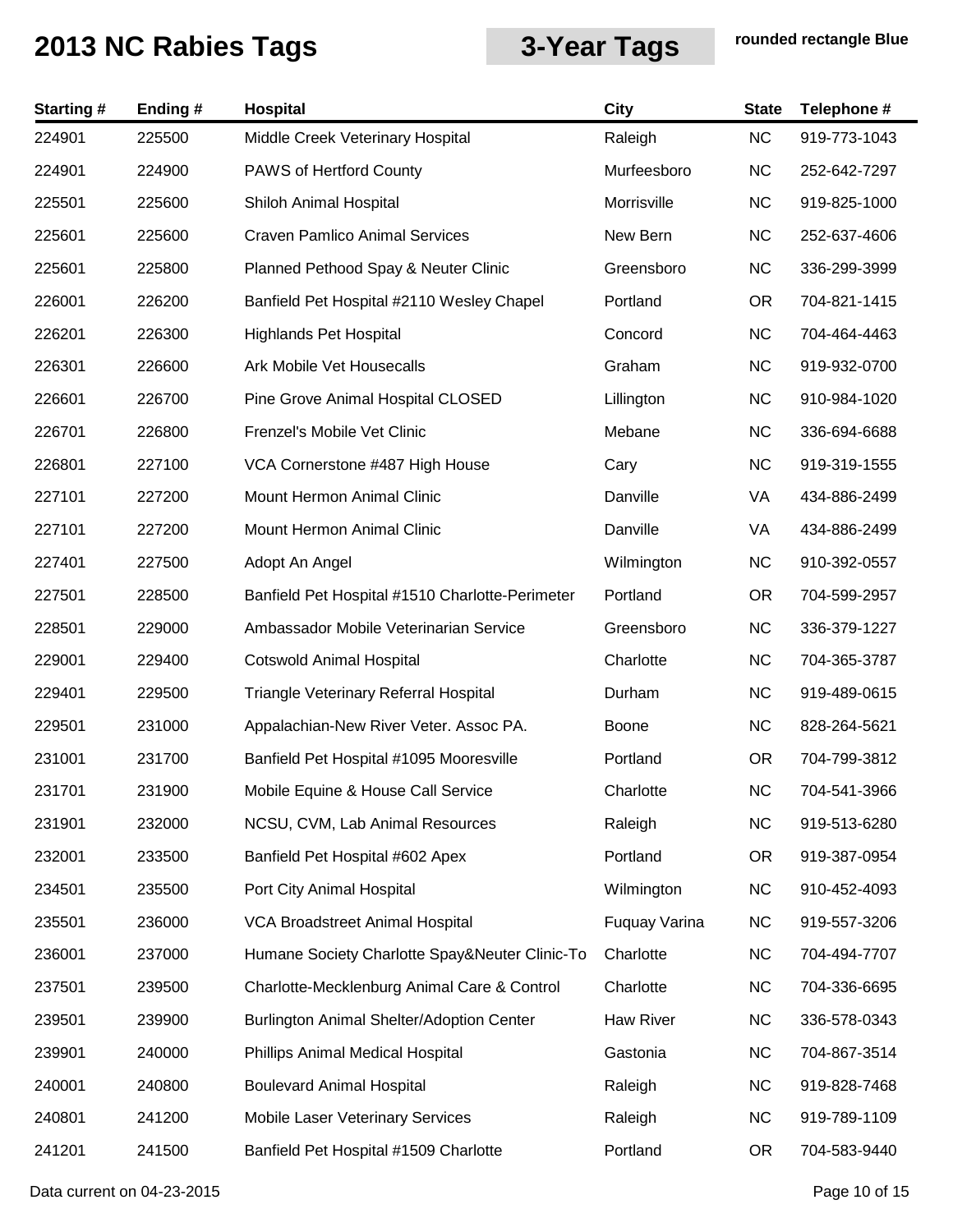| <b>Starting#</b> | Ending# | <b>Hospital</b>                            | <b>City</b>           | <b>State</b> | Telephone #  |
|------------------|---------|--------------------------------------------|-----------------------|--------------|--------------|
| 241501           | 242000  | <b>College Road Animal Hospital</b>        | Wilmington            | NC           | 910-395-6555 |
| 242001           | 242600  | Banfield Pet Hospital #610 Greenville      | Portland              | <b>OR</b>    | 252-756-3145 |
| 242601           | 242900  | Carolina Value Vet Mobile Vaccine Clinic   | Concord               | <b>NC</b>    | 704-288-8620 |
| 242901           | 243000  | <b>Wellspring Holistic Vet Care</b>        | Castle Hayne          | <b>NC</b>    | 910-763-1230 |
| 243001           | 244000  | Hampstead Animal Hospital                  | Hampstead             | <b>NC</b>    | 910-270-4838 |
| 244001           | 244500  | <b>NCSU Mobile Hospital Service CVM</b>    | Raleigh               | <b>NC</b>    | 919-606-2752 |
| 244501           | 247500  | North Wake Animal Hospital                 | <b>Wake Forest</b>    | <b>NC</b>    | 919-556-1121 |
| 247501           | 248000  | Banfield Pet Hospital #597 Garner          | Portland              | <b>OR</b>    | 919-661-1926 |
| 248001           | 248200  | Alexander At The Park Vet Hospital         | Durham                | <b>NC</b>    | 919-484-9909 |
| 248201           | 248400  | Medicine Man Mobile Vet                    | Morganton             | <b>NC</b>    | 828-439-3905 |
| 248401           | 248500  | Creekside Mobile Veterinary Service        | Apex                  | <b>NC</b>    | 919-363-7040 |
| 248501           | 250500  | Pasquotank Animal Hospital                 | <b>Elizabeth City</b> | <b>NC</b>    | 252-264-3371 |
| 250501           | 251000  | Morehead Animal Hospital, P.A.             | Morehead City         | <b>NC</b>    | 252-726-0181 |
| 251001           | 251200  | <b>Caldwell County Animal Control</b>      | Lenoir                | <b>NC</b>    | 828-757-8625 |
| 252501           | 253000  | <b>Bridges Mobile Services</b>             | Grover                | <b>NC</b>    | 704-937-3300 |
| 254501           | 255700  | Care First Animal Hospital at Oberlin      | Raleigh               | <b>NC</b>    | 919-832-3107 |
| 255701           | 255800  | Paws At Your Doorstep Mobile Vet Service   | Cary                  | <b>NC</b>    | 919-247-2670 |
| 255801           | 255900  | Veterinary Care Anywhere                   | Raleigh               | <b>NC</b>    | 919-914-0079 |
| 255901           | 256000  | Triangle Equine Mobile Vet. Services       | Cary                  | <b>NC</b>    | 919-460-6300 |
| 256001           | 256400  | Burlington Animal Shelter/Adoption Center  | Haw River             | <b>NC</b>    | 336-578-0343 |
| 256401           | 256500  | Clarksville Veterinary Clinic              | Clarksville           | VA           | 434-374-0166 |
| 256501           | 256800  | Shelton's Veterinary Clinic                | Williamston           | <b>NC</b>    | 252-792-2808 |
| 256801           | 256900  | Carolina Veterinary Specialists            | Matthews              | <b>NC</b>    | 704-815-3939 |
| 256901           | 257000  | Carolina Vetererinary Specialist Referral  | Greensboro            | <b>NC</b>    | 336-632-0605 |
| 257001           | 260000  | <b>Fuquay Veterinary Hospital</b>          | Fuquay-Varina         | <b>NC</b>    | 919-552-7200 |
| 260001           | 261000  | Banfield Pet Hospital #2347 Charlotte-IKEA | Portland              | <b>OR</b>    | 704-596-6224 |
| 261001           | 261700  | Johnston Animal Hospital PC                | Smithfield            | <b>NC</b>    | 919-934-3511 |
| 261701           | 262500  | Chatham Animal Hospital, Inc.              | Cary                  | <b>NC</b>    | 919-469-8114 |
| 262501           | 263200  | West Cary Animal Hospital                  | Cary                  | <b>NC</b>    | 919-303-1611 |
| 263201           | 263500  | VCA Cornerstone #487 High House            | Cary                  | <b>NC</b>    | 919-319-1555 |
| 263501           | 265000  | Banfield Pet Hospital #1170 White Oak      | Portland              | <b>OR</b>    | 919-771-2344 |
| 266001           | 266100  | Heartway Holistic Vet                      | Floyd                 | VA           | 540-818-7004 |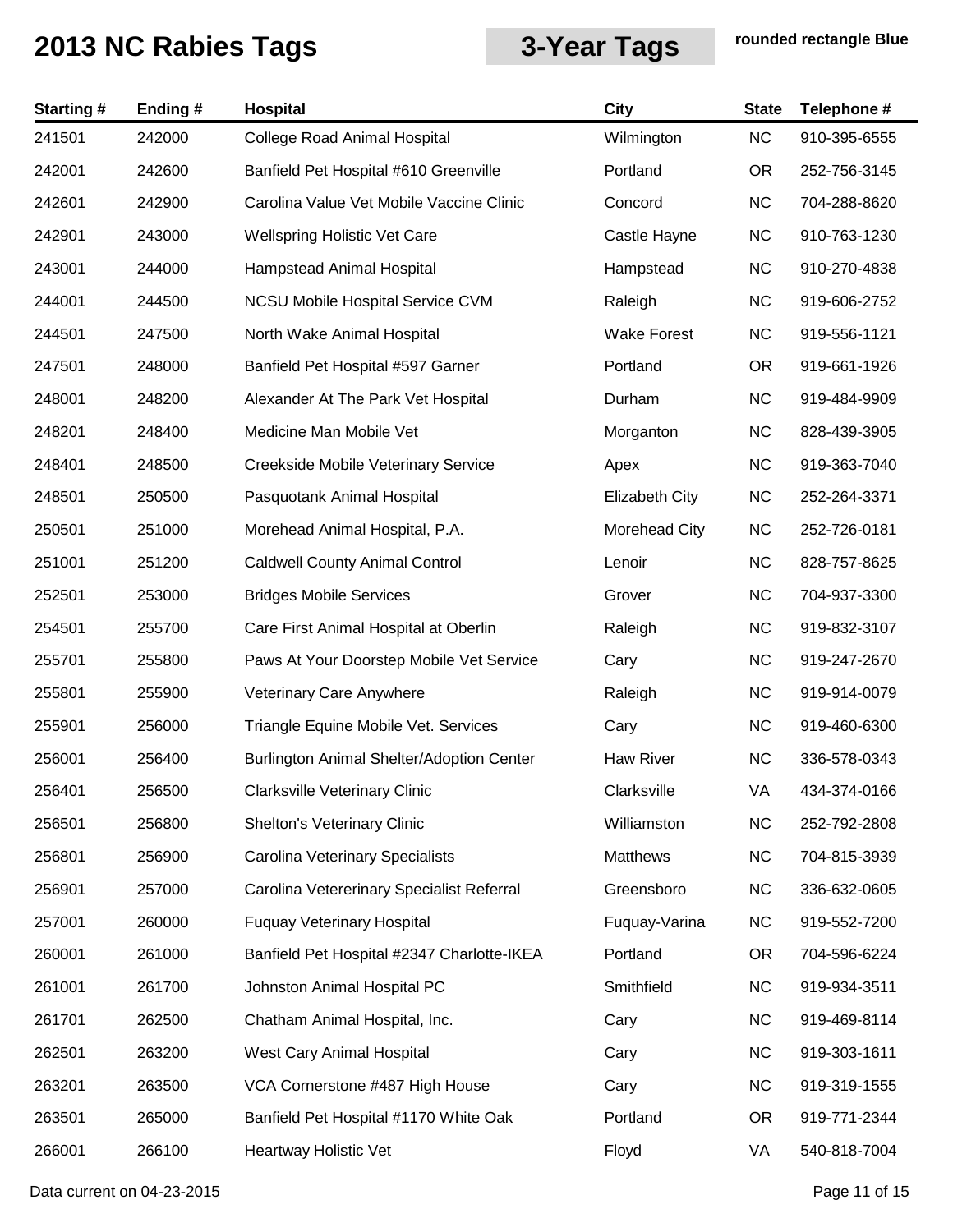| <b>Starting#</b> | Ending# | Hospital                                        | <b>City</b>          | <b>State</b> | Telephone #  |
|------------------|---------|-------------------------------------------------|----------------------|--------------|--------------|
| 266101           | 267000  | <b>Garner Animal Hospital</b>                   | Raleigh              | <b>NC</b>    | 919-772-0404 |
| 267001           | 269000  | Banfield Pet Hospital #413 East Greensboro      | Portland             | <b>OR</b>    | 336-545-8333 |
| 269001           | 269200  | Medicine Man Mobile Vet                         | Morganton            | <b>NC</b>    | 828-439-3905 |
| 269201           | 269500  | Western Wake Veterinary Service                 | Apex                 | <b>NC</b>    | 919-362-1344 |
| 269501           | 270000  | Lexington Large Animal Medicine & Surgery       | Lexington            | <b>NC</b>    | 336-787-4901 |
| 270001           | 271000  | <b>Burlington Road Animal Hospital</b>          | Greensboro           | <b>NC</b>    | 336-375-3939 |
| 271501           | 271800  | <b>Cary Animal Control</b>                      | Cary                 | <b>NC</b>    | 919-319-4517 |
| 271801           | 271900  | Holmes Mobile Veterinary Service                | Valle Crucis         | <b>NC</b>    | 828-266-3959 |
| 271901           | 272000  | Chatham Mobile Veterinary Service               | <b>Bear Creek</b>    | <b>NC</b>    | 919-239-9362 |
| 272001           | 272500  | Carolina Value Vet Mobile Vaccine Clinic        | Concord              | <b>NC</b>    | 704-288-8620 |
| 272501           | 272600  | Dr. Amy Lee Nevens                              | <b>Hope Mills</b>    | <b>NC</b>    | 310-570-6287 |
| 272601           | 272800  | <b>Rottweiler Hearts Rescue</b>                 | Apex                 | <b>NC</b>    | 919-282-6169 |
| 272801           | 272900  | Carolina Vet. Specialists Huntersville          | Huntersville         | <b>NC</b>    | 704-949-1100 |
| 272901           | 273000  | Carolina Vet. Specialists South Charlotte       | Charlotte            | <b>NC</b>    | 704-504-9608 |
| 273001           | 273500  | <b>Carolina Veterinary Consulting</b>           | Pittsboro            | <b>NC</b>    | 336-376-8134 |
| 273501           | 277500  | Banfield Pet Hospital #598 N Durham             | Portland             | <b>OR</b>    | 919-620-8142 |
| 277501           | 277600  | Atlas Mobile Veterinary Service                 | Pisgah Forest        | <b>NC</b>    | 828-702-7306 |
| 277601           | 277700  | The Kindness Mobile Spay-Neuter Clinic          | Maysville            | <b>NC</b>    | 252-422-6770 |
| 277601           | 277700  | The Kindness Mobile Spay-Neuter Clinic          | Maysville            | <b>NC</b>    | 252-422-6770 |
| 277701           | 277800  | Northlake Animal Hospital                       | Huntersville         | <b>NC</b>    | 704-883-2243 |
| 277801           | 277900  | <b>Premier Equine Mobile Veterinary Service</b> | <b>Holly Springs</b> | <b>NC</b>    | 919-219-3848 |
| 277901           | 278000  | New Life Mobile Vet Service                     | Wilmington           | <b>NC</b>    | 910-622-3360 |
| 278001           | 278100  | Northlake Animal Hospital                       | Huntersville         | <b>NC</b>    | 704-883-2243 |
| 278101           | 278200  | East West Mobile Vet Practice                   | Aberdeen             | <b>NC</b>    | 910-944-3540 |
| 278201           | 278300  | Carolina Pet Rescue                             | Durham               | <b>NC</b>    | 919-225-7331 |
| 278301           | 278400  | Dr. Colette A. Kirk                             | <b>Winston Salem</b> | <b>NC</b>    | 205-225-9699 |
| 278401           | 278600  | Pine Grove Animal Hospital CLOSED               | Lillington           | <b>NC</b>    | 910-984-1020 |
| 278601           | 278700  | Dr. Elizabeth Biggs                             | Raleigh              | <b>NC</b>    | 919-844-7714 |
| 278701           | 278800  | Brown Creek Equine Hospital                     | Polkton              | <b>NC</b>    | 704-272-7447 |
| 278801           | 278900  | Dogwood Equine Clinic                           | Southern Pines       | <b>NC</b>    | 910-245-2211 |
| 278901           | 279000  | Unifour Mobile Vet Service                      | Lenior               | <b>NC</b>    | 828-750-4577 |
| 279001           | 279200  | <b>Highlands Pet Hospital</b>                   | Concord              | <b>NC</b>    | 704-464-4463 |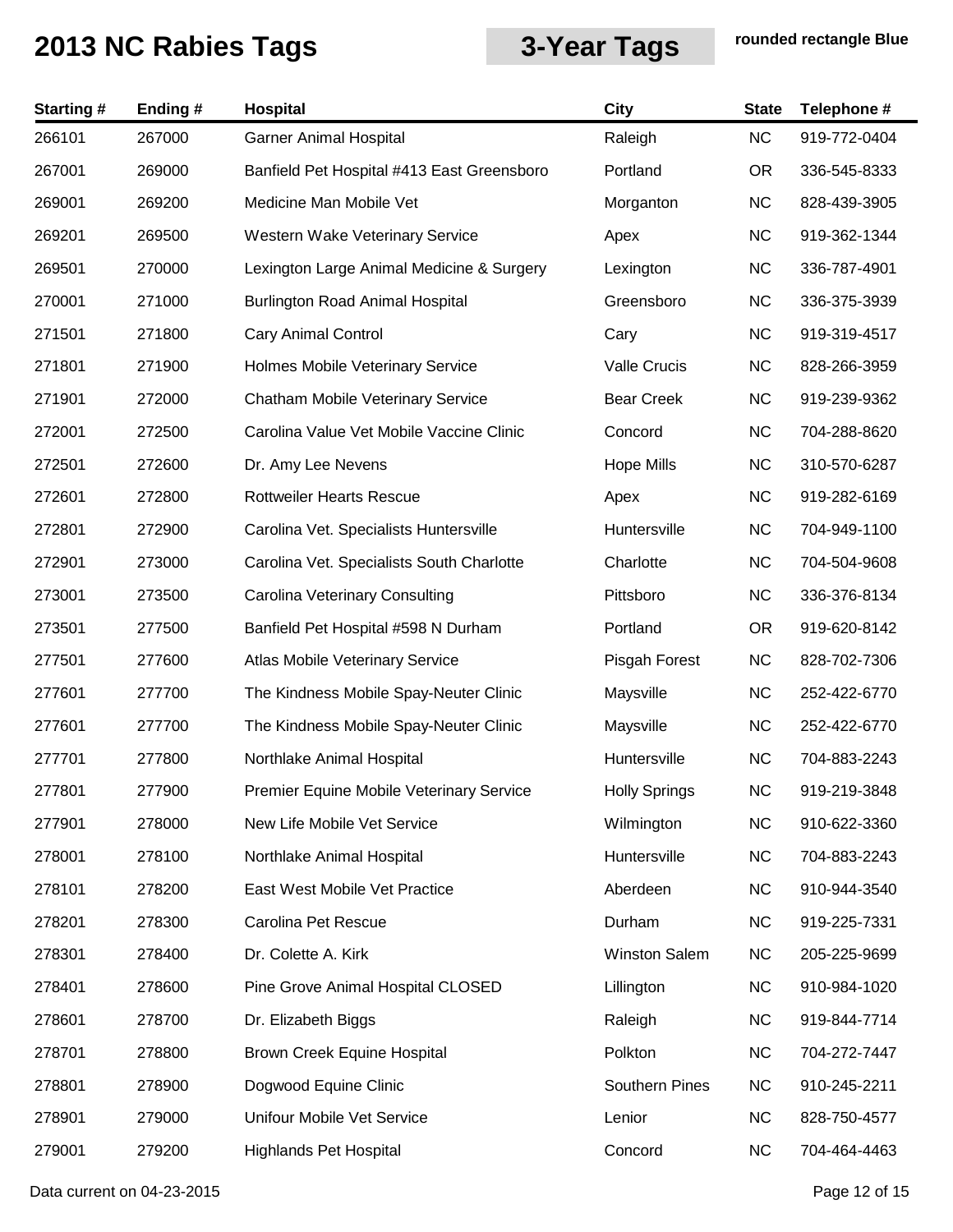| <b>Starting#</b> | Ending# | Hospital                                    | <b>City</b>    | <b>State</b> | Telephone #  |
|------------------|---------|---------------------------------------------|----------------|--------------|--------------|
| 279201           | 279600  | Pamlico Co Health Dept                      | Bayboro        | NC           | 252-745-5634 |
| 279601           | 279700  | <b>Hyde County Animal Services</b>          | Fairfield      | <b>NC</b>    | 252-542-0820 |
| 279701           | 280000  | Ambassador Mobile Veterinarian Service      | Greensboro     | <b>NC</b>    | 336-379-1227 |
| 280001           | 280100  | Dr. Jennifer Shaw                           | Sanford        | <b>NC</b>    | 919-775-5522 |
| 280101           | 280200  | West Lincoln Veterinary Hospital            | Vale           | <b>NC</b>    | 704-276-1556 |
| 280201           | 280400  | Planned Pethood Spay & Neuter Clinic        | Greensboro     | <b>NC</b>    | 336-299-3999 |
| 280401           | 280500  | Banfield Pet Hospital #2288 Statesville     | Portland       | <b>OR</b>    | 704-878-8849 |
| 280501           | 281000  | Dr. Ralph Houser                            | Pittsboro      | <b>NC</b>    | 336-376-8134 |
| 281001           | 281500  | <b>College Road Animal Hospital</b>         | Wilmington     | <b>NC</b>    | 910-395-6555 |
| 281501           | 282000  | Banfield Pet Hospital #2247 Sanford         | Portland       | <b>OR</b>    | 919-774-6428 |
| 282001           | 282500  | Bahama Road Veterinary Hospital             | Bahama         | <b>NC</b>    | 919-471-4103 |
| 282501           | 283000  | Banfield Pet Hospital #418 Hickory          | Portland       | <b>OR</b>    | 828-261-0356 |
| 283001           | 283500  | Banfield Pet Hospital #597 Garner           | Portland       | <b>OR</b>    | 919-661-1926 |
| 283501           | 283600  | Duke University-Lab Animal Div.             | Durham         | <b>NC</b>    | 919-684-0824 |
| 283601           | 283700  | Greystone Animal Hospital                   | Raleigh        | <b>NC</b>    | 919-676-1711 |
| 283701           | 283800  | Downtown Mobile Vet Service                 | Raleigh        | <b>NC</b>    | 919-917-8312 |
| 283801           | 283900  | Dr P J Boatwright                           | <b>Brevard</b> | <b>NC</b>    | 828-885-2080 |
| 283901           | 284000  | Bear Creek Mobile Vet Service               | Albermarle     | <b>NC</b>    | 704-986-0000 |
| 284001           | 284900  | Vale Veterinary Hospital PLLC               | Vale           | <b>NC</b>    | 704-462-2901 |
| 284901           | 285000  | Phillips Animal Medical Hospital            | Gastonia       | <b>NC</b>    | 704-867-3514 |
| 285001           | 286000  | New Hanover County Animal Control ON-HOLD   | Wilmington     | <b>NC</b>    | 910-798-7514 |
| 286001           | 287700  | Care First Animal Hospital at Oberlin       | Raleigh        | <b>NC</b>    | 919-832-3107 |
| 287701           | 288000  | Banfield Pet Hospital #1508 Concord         | Portland       | <b>OR</b>    | 704-782-3921 |
| 288001           | 288500  | Banfield Pet Hospital #2347 North Charlotte | Portland       | <b>OR</b>    | 704-596-6224 |
| 288501           | 288700  | Moyock Animal Hospital                      | Moyock         | NC           | 252-435-2250 |
| 288701           | 288800  | Dr. Jennifer Shaw                           | Sanford        | <b>NC</b>    | 919-775-5522 |
| 288801           | 288900  | Baird's Animal Hospital                     | Lumberton      | <b>NC</b>    | 910-739-4998 |
| 288901           | 289200  | Banfield Pet Hospital #1392 Aberdeen        | Portland       | <b>OR</b>    | 910-692-4931 |
| 289201           | 289400  | Banfield Pet Hospital #596 Brier Creek      | Portland       | <b>OR</b>    | 919-806-2960 |
| 289401           | 289600  | Newton Veterinary Clinic                    | Newton         | <b>NC</b>    | 828-464-5020 |
| 289501           | 290000  | Southeastern Veterinary Hospital, P.A.      | Lumberton      | <b>NC</b>    | 910-739-9411 |
| 290001           | 290200  | <b>Gandy Animal Hospital</b>                | Rockingham     | <b>NC</b>    | 910-997-2518 |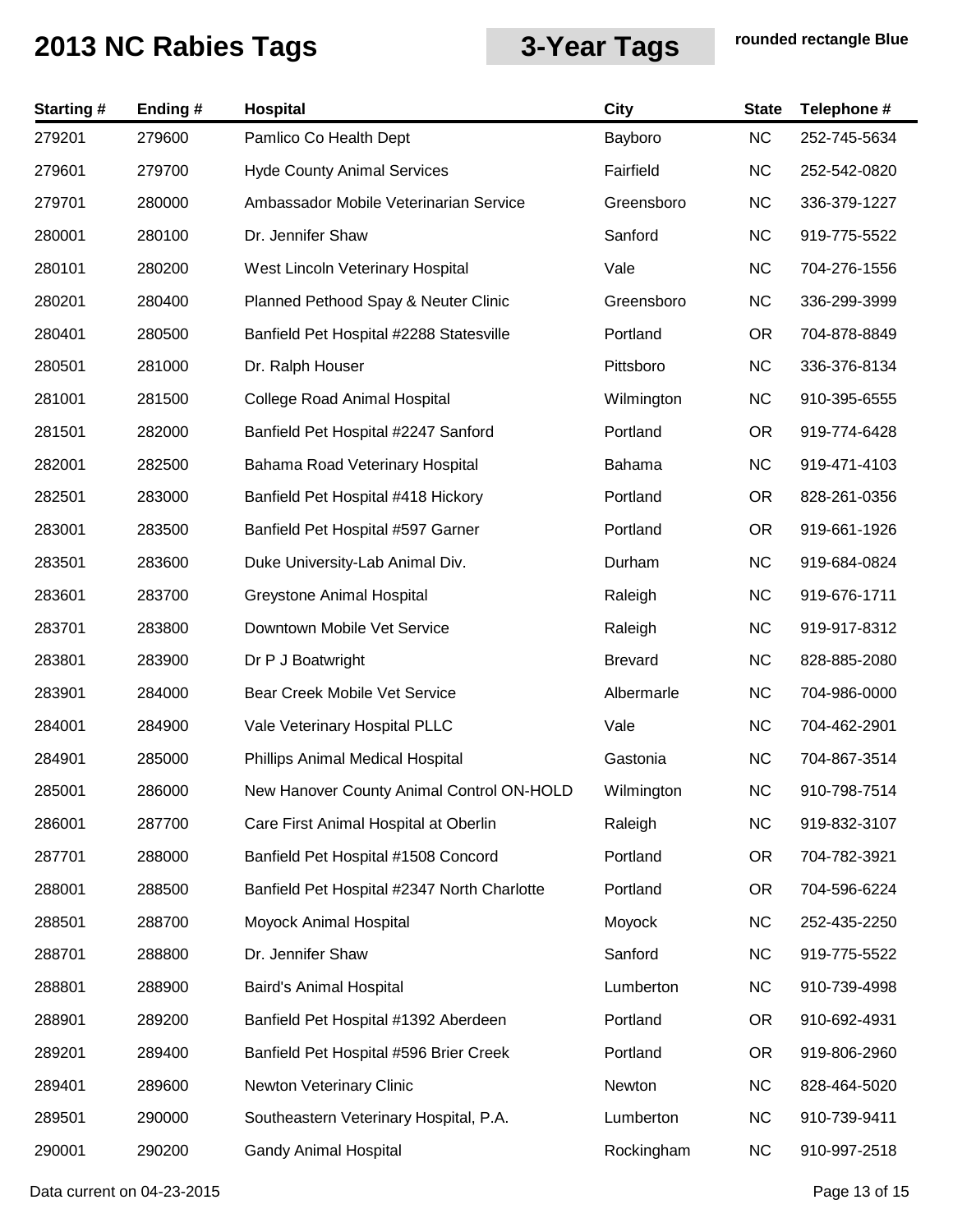| <b>Starting#</b> | Ending# | Hospital                                      | <b>City</b>        | <b>State</b> | Telephone #  |
|------------------|---------|-----------------------------------------------|--------------------|--------------|--------------|
| 290201           | 290400  | Crepe Mrytle Animal Hospital                  | Angier             | NC           | 919-639-8387 |
| 290401           | 290500  | <b>Hyde County Animal Services</b>            | Fairfield          | <b>NC</b>    | 252-542-0820 |
| 290601           | 290800  | Banfield Pet Hospital #1207 Arden             | Portland           | <b>OR</b>    | 828-681-0519 |
| 290801           | 291000  | Banfield Pet Hospital #1208 Asheville         | Portland           | <b>OR</b>    | 828-298-1800 |
| 291001           | 291300  | Banfield Pet Hospital #1509 Charlotte         | Portland           | <b>OR</b>    | 704-583-9440 |
| 291301           | 291400  | <b>College Road Animal Hospital</b>           | Wilmington         | <b>NC</b>    | 910-395-6555 |
| 291401           | 291500  | Mobile Equine & House Call Service            | Charlotte          | <b>NC</b>    | 704-541-3966 |
| 291501           | 292000  | <b>Bayleaf Veterinary Hospital</b>            | Raleigh            | <b>NC</b>    | 919-848-1926 |
| 292001           | 292200  | Carolina Beach Animal Hospital                | Carolina Beach     | <b>NC</b>    | 910-458-3000 |
| 292201           | 292300  | <b>Clarksville Veterinary Clinic</b>          | Clarksville        | VA           | 434-374-0166 |
| 292301           | 292500  | Banfield Pet Hospital #2110 Wesley Chapel     | Portland           | <b>OR</b>    | 704-821-1415 |
| 292501           | 292700  | <b>Cotswold Animal Hospital</b>               | Charlotte          | <b>NC</b>    | 704-365-3787 |
| 292701           | 292900  | <b>College Road Animal Hospital</b>           | Wilmington         | <b>NC</b>    | 910-395-6555 |
| 292901           | 293000  | Flat River Veterinary Hospital                | Rougemont          | <b>NC</b>    | 919-477-4210 |
| 293001           | 293100  | Lewisville Mobile Holistic Veterinary Service | Pfafftown          | <b>NC</b>    | 336-671-8577 |
| 293101           | 293300  | <b>Caldwell County Animal Control</b>         | Lenoir             | <b>NC</b>    | 828-757-8625 |
| 293301           | 293400  | <b>SPCA of Franklin County</b>                | Youngsville        | <b>NC</b>    | 919-556-0954 |
| 293401           | 293500  | Bear Creek Mobile Vet Service                 | Albermarle         | <b>NC</b>    | 704-986-0000 |
| 293501           | 294000  | North Wake Animal Hospital                    | <b>Wake Forest</b> | <b>NC</b>    | 919-556-1121 |
| 294001           | 294100  | Dr. Richard D. Kirkman                        | <b>Siler City</b>  | <b>NC</b>    | 919-742-5500 |
| 294101           | 294200  | Onslow Animal Hospital, Inc.                  | Jacksonville       | <b>NC</b>    | 910-347-1219 |
| 294201           | 294400  | Animal Hospital of Mebane                     | Mebane             | <b>NC</b>    | 919-304-1600 |
| 294401           | 294500  | James Landing Veterinary Hospital             | Jamestown          | <b>NC</b>    | 336-852-9800 |
| 294501           | 294600  | <b>Surry Spay Neuter Clinic</b>               | Ararat             | <b>NC</b>    | 336-756-2578 |
| 294601           | 294800  | Banfield Pet Hospital #1511 Blackeney         | Portland           | <b>OR</b>    | 704-844-6676 |
| 294801           | 295000  | Banfield Pet Hospital #595 Cary               | Cary               | <b>NC</b>    | 919-858-8450 |
| 295001           | 295100  | Port City Animal Hospital                     | Wilmington         | <b>NC</b>    | 910-452-4093 |
| 295101           | 295200  | Newton Veterinary Clinic                      | Newton             | <b>NC</b>    | 828-464-5020 |
| 295201           | 295300  | Animal Hospital of New Bern PLLC              | New Bern           | <b>NC</b>    | 252-649-1520 |
| 295301           | 295400  | Banfield Pet Hospital #5029 Cary Stonebridge  | Portland           | <b>OR</b>    | 919-387-5976 |
| 295401           | 295500  | Baird's Animal Hospital                       | Lumberton          | <b>NC</b>    | 910-739-4998 |
| 295501           | 295800  | Wake Forest Animal Hospital                   | <b>Wake Forest</b> | <b>NC</b>    | 919-556-1000 |